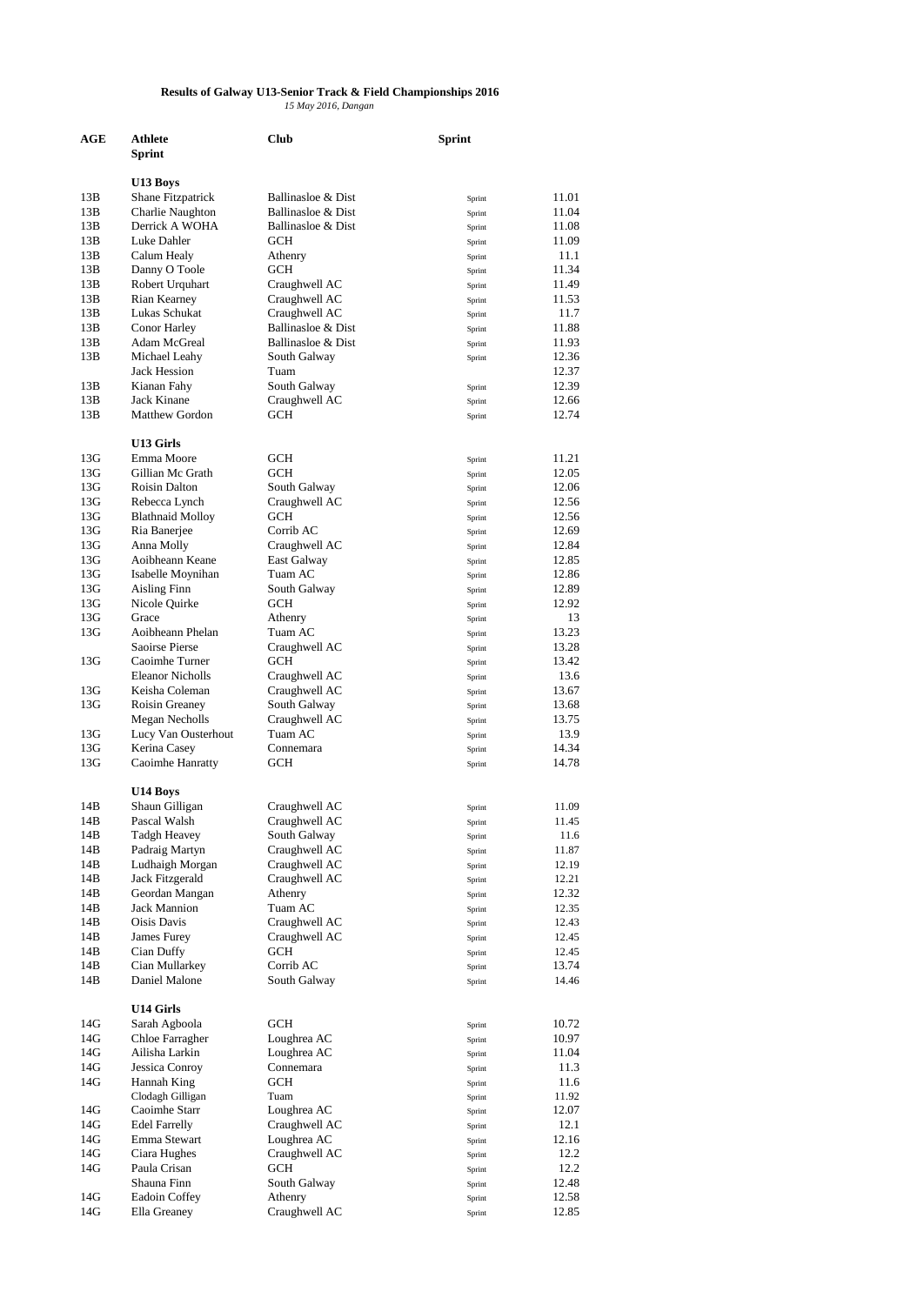| 14G    | Lauren McNally          | Craughwell AC | Sprint | 12.89 |
|--------|-------------------------|---------------|--------|-------|
| 14G    | <b>Toto Daly</b>        | South Galway  | Sprint | 13.01 |
| 14G    | Rebecca Keelan          | Craughwell AC | Sprint | 13.1  |
|        | Gwen Synott             | Corrib AC     |        |       |
| 14G    |                         |               | Sprint | 13.34 |
|        |                         |               |        |       |
|        | U15 Boys                |               |        |       |
| 15B    | Robert Mc Donnell       | GCH           | Sprint | 12.6  |
| 15B    | Ryan Gallagher          | Craughwell AC | Sprint | 13.04 |
| 15B    | Jonathan Mc Grath       | GCH           | Sprint | 13.11 |
| 15B    | Yasiru                  | Loughrea AC   | Sprint | 13.15 |
| 15B    | Eli Sheedy              | South Galway  | Sprint | 14.12 |
| 15B    | Conall Martin           | Tuam AC       | Sprint | 14.9  |
|        |                         |               |        |       |
|        |                         |               |        |       |
|        | U15 Girls               |               |        |       |
| 15G    | Freya Bohan             | Craughwell AC | Sprint | 13.43 |
| 15G    | Zoe Moore               | GCH           | Sprint | 13.46 |
| 15G    | Ciara McDonagh          | Athenry       | Sprint | 13.87 |
| 15G    | Ealbha Geraghty         | GCH           | Sprint | 14.1  |
| 15G    | Colma Ni Cheidigh       |               | Sprint | 14.16 |
| 15G    | Kayleigh Halligan       | Tuam AC       | Sprint | 14.93 |
| 15G    | Lucy boyle              | Craughwell AC | Sprint | 15.08 |
| 15G    | Emer Donnellnan         |               |        | 15.69 |
|        |                         | Loughrea AC   | Sprint |       |
| 15G    | Nelisiwe Makawa         | Loughrea AC   | Sprint | 15.71 |
| 15G    | Martha McBrierty        | Corrib AC     | Sprint | 15.74 |
| 15G    | Laoise Dalton           | South Galway  | Sprint | 15.79 |
| 15G    | Anna Fogarty            | GCH           | Sprint | 15.81 |
| 15G    | Sarah finn              | Craughwell AC | Sprint | 16.08 |
| 15G    | Georgia Larkin          | South Galway  | Sprint | 16.22 |
|        |                         |               |        |       |
|        |                         |               |        |       |
|        | <b>U16/17 Boys</b>      |               |        |       |
| 1617B  | Kacper Poniatowski      | GCH           | Sprint | 12.08 |
| 1617B  | Darren Costello         | GCH           | Sprint | 12.17 |
| 1617B  | Brandon lee             | Athenry       | Sprint | 12.19 |
| 1617B  | <b>Tadhg Dunleavy</b>   | Tuam AC       | Sprint | 14.99 |
| 1617B  | Shane O Connor          | Loughrea AC   | Sprint | 15.05 |
|        |                         |               |        |       |
|        | <b>U16/17 Girls</b>     |               |        |       |
|        |                         |               |        |       |
| 1617G  | Lydia Doyle             | GCH           | Sprint | 12.88 |
| 1617G  | Siona Lawless           | Craughwell AC | Sprint | 12.93 |
| 1617G  | Rita Lahue              | GCH           | Sprint | 13.09 |
| 1617G  | Ava Roche               | GCH           | Sprint | 14.45 |
| 1617G  | Sara Bradley            | GCH           | Sprint | 14.62 |
| 1617G  | Leona Rabbitte          | Athenry       | Sprint | 15.09 |
| 1617G  | Tamera Forde            | South Galway  | Sprint | 15.32 |
| 1617G  | Karen Ward              | Eadt Galway   |        | 17.22 |
|        |                         |               | Sprint |       |
|        |                         |               |        |       |
|        | Junior Men              |               |        |       |
| 18/19B | Cillian Greene          | GCH           | Sprint | 10.92 |
| 18/19B | Eoghan Dobey            | GCH           | Sprint | 11.27 |
| 18/19B | Sean Kilmartin          | GCH           | Sprint | 11.37 |
| 18/19B | Eoghan Dodd             | GCH           | Sprint | 12.22 |
| 18/19B | McKiernan               | Craughwell AC | Sprint | 12.43 |
| 18/19B | David Wall              | GCH           | Sprint | 12.64 |
| 18/19B | Patrrk Woleniuk         | Athenry       | Sprint | 12.71 |
|        |                         |               |        |       |
|        | <b>Junior Women</b>     |               |        |       |
|        |                         |               |        |       |
| SL     | Laura Ann Costello      | GCH           |        | 12.34 |
| 1819G  | Sally Ann O Malley      | GCH           | Sprint | 13.01 |
| 1819G  | Roisin Flynn            | GCH           | Sprint | 13.02 |
|        | <b>Aishling Keane</b>   | Athenry       |        | 13.57 |
|        |                         |               |        |       |
|        | <b>Senior Men</b>       |               |        |       |
| SM     | Robert Meagher          | GCH           | Sprint | 11.38 |
| SM     | Michael Breathnach      | GCH           | Sprint | 11.71 |
|        | Michael Walls           |               |        |       |
| SΜ     |                         | GCH           | Sprint | 13.07 |
| SΜ     | Bryan Weafer            | GCH           | Sprint | 13.66 |
|        |                         |               |        |       |
|        | <b>Master Women</b>     |               |        |       |
| F50    | <b>Margaret Higgins</b> | Corofin       | Sprint | 17.2  |
|        |                         |               |        |       |
|        | <b>Master Men</b>       |               |        |       |
| M35    | Keith Horan             | South Galway  | Sprint | 13.06 |
| M50    | Donie Duggan            | GCH           | Sprint | 13.83 |
| M35    | Liam Nolan              | South Galway  |        | 14.01 |
|        |                         |               | Sprint |       |
| M35    | Justin Lane             | Tuam AC       | Sprint | 14.05 |
| M50    | Michael Stapleton       | Loughrea AC   | Sprint | 14.45 |
| M50    | Gerry Treacy            | Craughwell AC | Sprint | 16.09 |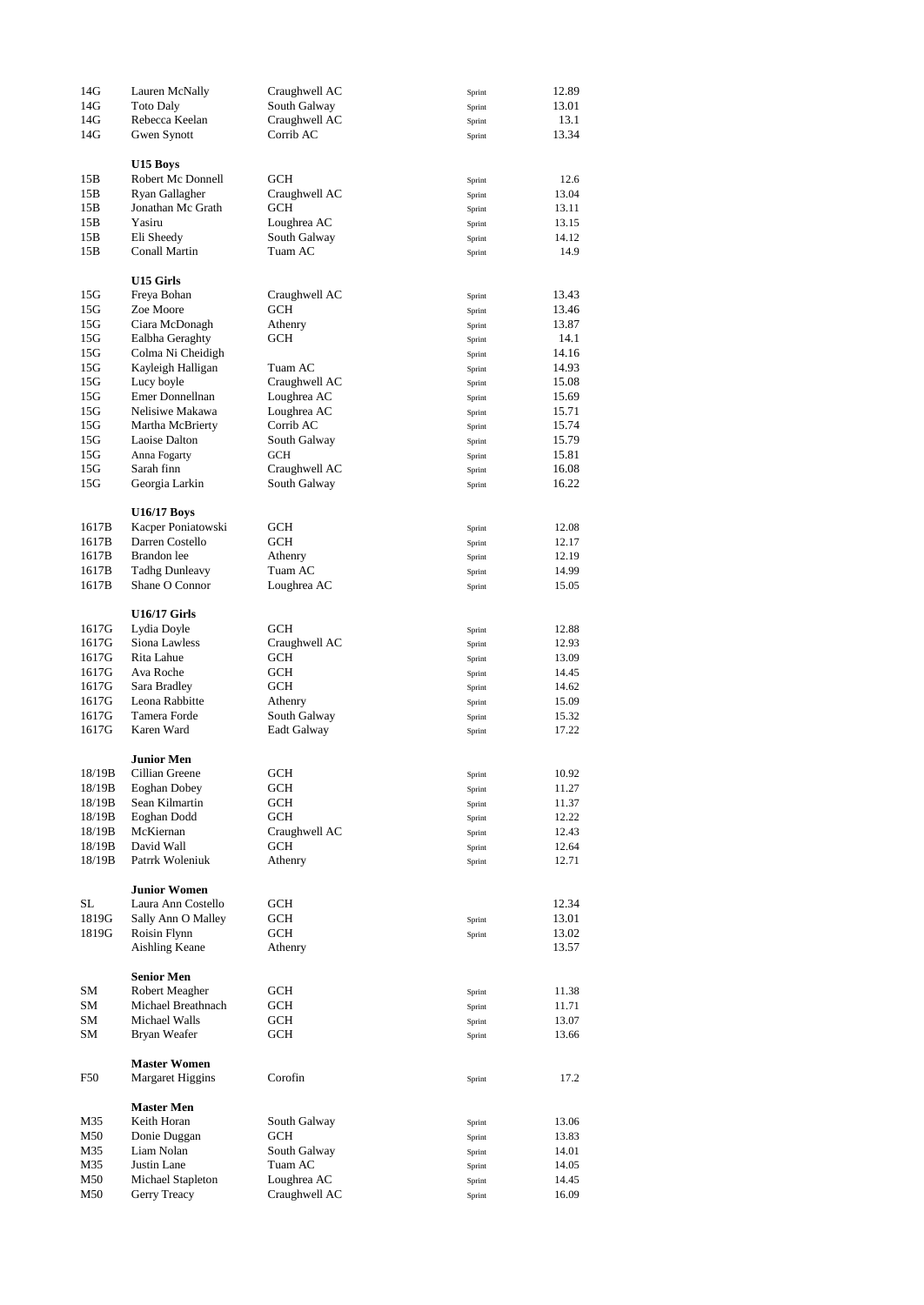|     | <b>Short Hurdles</b>     |                    |           |       |       |  |
|-----|--------------------------|--------------------|-----------|-------|-------|--|
|     | U13 Boys                 |                    |           | Heat  | Final |  |
| 13B | Danny O Toole            | <b>GCH</b>         | <b>SH</b> | 10.51 | 10.19 |  |
| 13B | <b>Conor Hoade</b>       | Craughwell AC      | <b>SH</b> | 10.29 | 10.27 |  |
| 13B | Calum Healy              | Athenry            | <b>SH</b> | 10.45 | 10.73 |  |
| 13B | Luke Dahler              | <b>GCH</b>         | <b>SH</b> | 10.85 | 10.84 |  |
| 13B | Derrick A WOHA           | Ballinasloe & Dist | <b>SH</b> | 11.06 | 10.85 |  |
| 13B | Darragh Jennings         | <b>GCH</b>         | <b>SH</b> | 11.1  | 11.18 |  |
| 13B | <b>Conor Harley</b>      | Ballinasloe & Dist | <b>SH</b> | 11.22 | 11.31 |  |
| 13B | <b>Adam Molloy</b>       | Athenry            | <b>SH</b> | 11.18 |       |  |
| 13B | <b>Adam McGreal</b>      | Ballinasloe & Dist | SH        | 12.01 |       |  |
| 13B | Ben Brady                | Craughwell AC      | <b>SH</b> | 13.67 |       |  |
| 13B | <b>Jack Kinane</b>       | Craughwell AC      | SH        | 12.62 |       |  |
| 13B | Liam Mulveen             | Craughwell AC      | <b>SH</b> | 11.51 |       |  |
| 13B | <b>Tadgh Connaughton</b> | Craughwell AC      | <b>SH</b> | 13.08 |       |  |
| 13B | Noah Keane               | Craughwell AC      | <b>SH</b> | 12.57 |       |  |
| 13B | <b>Jack Hession</b>      | Tuam AC            | <b>SH</b> | 12.36 |       |  |
|     |                          |                    |           |       |       |  |
|     | <b>U13 Girls</b>         |                    |           | Heat  | Final |  |
| 13G | Emma Moore               | <b>GCH</b>         | <b>SH</b> | 10.64 | 10.47 |  |
| 13G | Isabelle Moynihan        | Tuam AC            | <b>SH</b> | 12.13 | 12.4  |  |
| 13G | Ria Banerjee             | Corrib AC          | <b>SH</b> | 13    | 13.01 |  |
| 13G | Maebh Walsh              | Corrib AC          | <b>SH</b> | 13.05 | 13.18 |  |
| 13G | Nicole Quirke            | <b>GCH</b>         | <b>SH</b> | 13.11 | 13.28 |  |
| 13G | Emily Miskella           | Craughwell AC      | <b>SH</b> | 13.4  | 13.32 |  |
| 13G | Keisha Coleman           | Craughwell AC      | <b>SH</b> | 13.26 | 13.52 |  |
| 13G | <b>Saoirse Pierce</b>    | Craughwell AC      | <b>SH</b> | 13    | dq    |  |
| 13G | Megan Nicholls           | Craughwell AC      | <b>SH</b> | 14.39 |       |  |
| 13G | <b>Eleanor Nicholls</b>  | Craughwell AC      | <b>SH</b> | 13.77 |       |  |
| 13G | <b>Tara Kelly</b>        | Craughwell AC      | <b>SH</b> | 14.1  |       |  |
|     |                          |                    |           |       |       |  |
|     | <b>U14 Boys</b>          |                    |           | Final |       |  |
| 14B | <b>Jack Farrell</b>      | Craughwell AC      | <b>SH</b> | 14.38 |       |  |
| 14B | Padraig Martyn           | Craughwell AC      | SH        | 14.66 |       |  |
| 14B | Lewis Ryan               | Craughwell AC      | SH        | 14.74 |       |  |
| 14B | Jack Fitzgerald          | Craughwell AC      | <b>SH</b> | 14.9  |       |  |
| 14B | <b>James Furey</b>       | Craughwell AC      | <b>SH</b> | 18.02 |       |  |
|     |                          |                    |           |       |       |  |
|     | <b>U14 Girls</b>         |                    |           | Heat  | Final |  |
| 14G | Aiobhin Farrell          | Loughrea AC        | <b>SH</b> | 13.31 | 13.12 |  |
| 14G | Aine Kelly               | Craughwell AC      | SH        | 13.48 | 13.14 |  |
| 14G | Saoirse Healey           | Athenry            | <b>SH</b> | 13.91 | 13.74 |  |
| 14G | Ailisha Larkin           | Loughrea AC        | <b>SH</b> | 15.1  | 14.26 |  |
| 14G | Hannah King              | <b>GCH</b>         | <b>SH</b> | 14.82 | 14.48 |  |
| 14G | Emma Jane Moran          | Craughwell AC      | <b>SH</b> | 15.26 | 14.99 |  |
| 14G | Ciara Hughes             | Craughwell AC      | SH        | 15.08 | 15.22 |  |
| 14G | <b>Toto Daly</b>         | South Galway       | SH        | 15.67 | 19.78 |  |
|     | Ciara Dunne              | <b>GCH</b>         |           | 17.02 |       |  |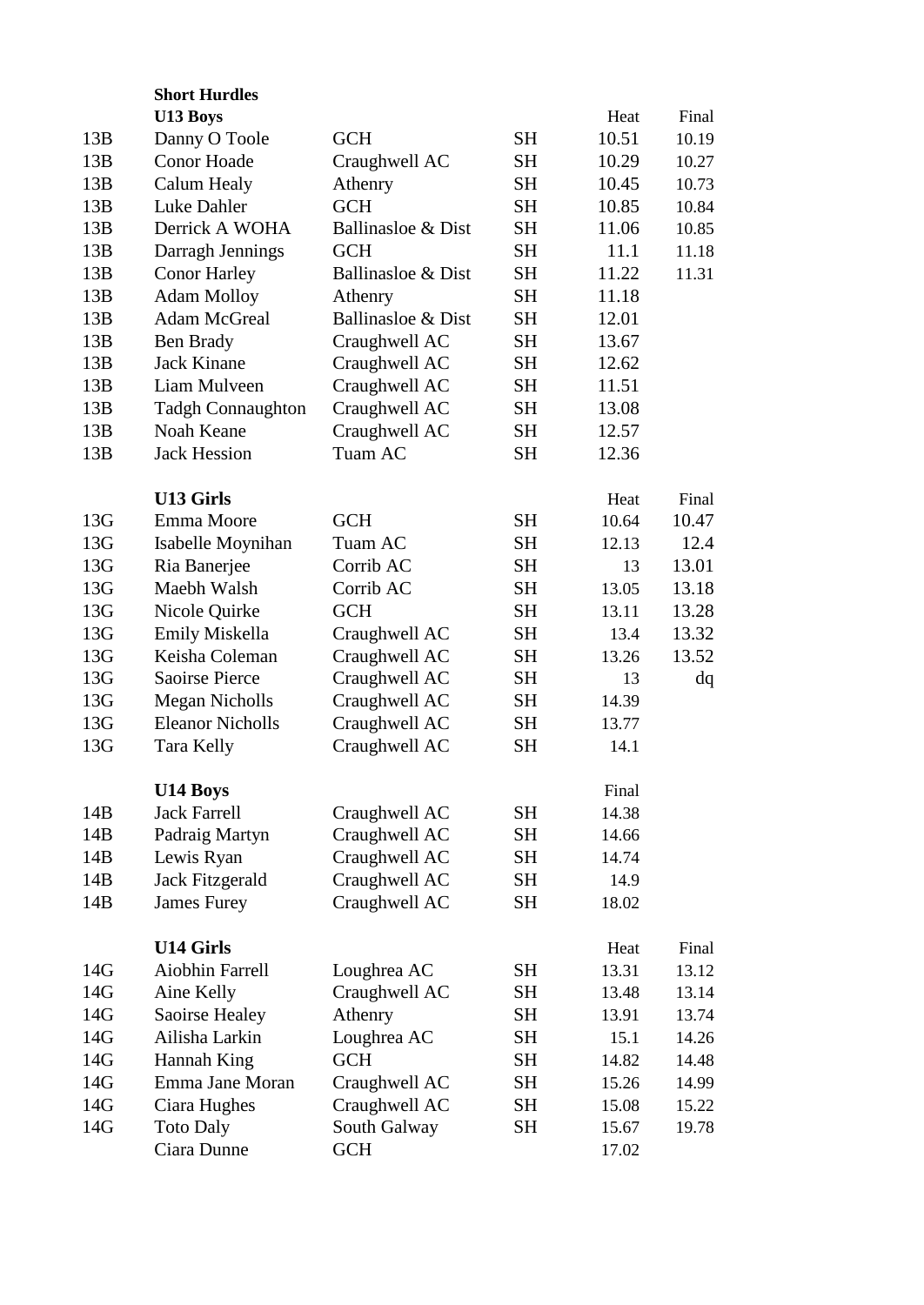|                 | U15 Boys                 |                    |           | Final |       |
|-----------------|--------------------------|--------------------|-----------|-------|-------|
| 15B             | Ryan Gallagher           | Craughwell AC      | <b>SH</b> | 13.27 |       |
| 15B             | <b>Jonathan Mc Grath</b> | <b>GCH</b>         | <b>SH</b> | 13.34 |       |
| 15B             | Yasiru                   | Loughrea AC        | <b>SH</b> | 13.97 |       |
|                 | <b>U15 Girls</b>         |                    |           | Heat  | Final |
| 15G             | Zoe Moore                | <b>GCH</b>         | <b>SH</b> | 13.56 | 13.15 |
|                 | Mairead Flynn            |                    |           | 15.11 | 14.07 |
| 15 <sub>G</sub> | Leanagh Gilligan         | Craughwell AC      | <b>SH</b> | 16.53 | 15.99 |
| 15G             | Maja Bannerjee           | Corrib AC          | <b>SH</b> | 16.5  | 16.29 |
| 15G             | Georgia Deely            | Loughrea AC        | SH        | 16.63 | 16.55 |
| 15G             | Ellis Keogh              | Corrib AC          | <b>SH</b> | 17.71 | 17.07 |
| 15G             | Ellen Conroy             | Corrib AC          | <b>SH</b> | 17.99 | 17.97 |
| 15G             | Seren O Toole            | <b>GCH</b>         | <b>SH</b> | 13.42 |       |
| 15G             | Evelyn Nee               |                    |           | 31.74 |       |
|                 |                          |                    |           |       |       |
|                 | <b>U16/17 Boys</b>       |                    |           |       |       |
| 1617B           | Brandon lee              | Athenry            | <b>SH</b> | 15.74 |       |
| 1617B           | <b>Ryan Mcnelis</b>      | Athenry            | <b>SH</b> | 15.77 |       |
| 1617B           | Daniel Grealy            | Ballinasloe & Dist | SH        | 22.06 |       |
| 1617B           | Nathan healey            | Athenry            | SH        |       |       |
|                 | <b>16/17 Girls</b>       |                    |           | Final |       |
| 1617G           | Lydia Doyle              | <b>GCH</b>         | <b>SH</b> | 12.14 |       |
| 1617G           | Rita Lahue               | <b>GCH</b>         | <b>SH</b> | 16.38 |       |
| 1617G           | Lorraine Delaney         | Craughwell         |           | 17.08 |       |
|                 |                          |                    |           |       |       |
|                 | <b>Junior Women</b>      |                    |           |       |       |
| 1819G           | <b>Aisling Keady</b>     | Craughwell AC      | <b>SH</b> | 20.91 |       |
|                 | <b>Junior Men</b>        |                    |           |       |       |
| 18/19B          | Patryk Woleniuk          | Athenry            | SH        | 19.43 |       |
| 18/19B          | Brendan Lynch            | Loughrea AC        | <b>SH</b> | 17.83 |       |
|                 |                          |                    |           |       |       |
|                 | <b>Senior Men</b>        | Senior/Masters     |           |       |       |
| M35             | <b>Martin Curley</b>     | Ennis              | <b>SH</b> | 21.66 | Guest |
| SM              | Justin Lane              | Tuam AC            |           | 24.53 |       |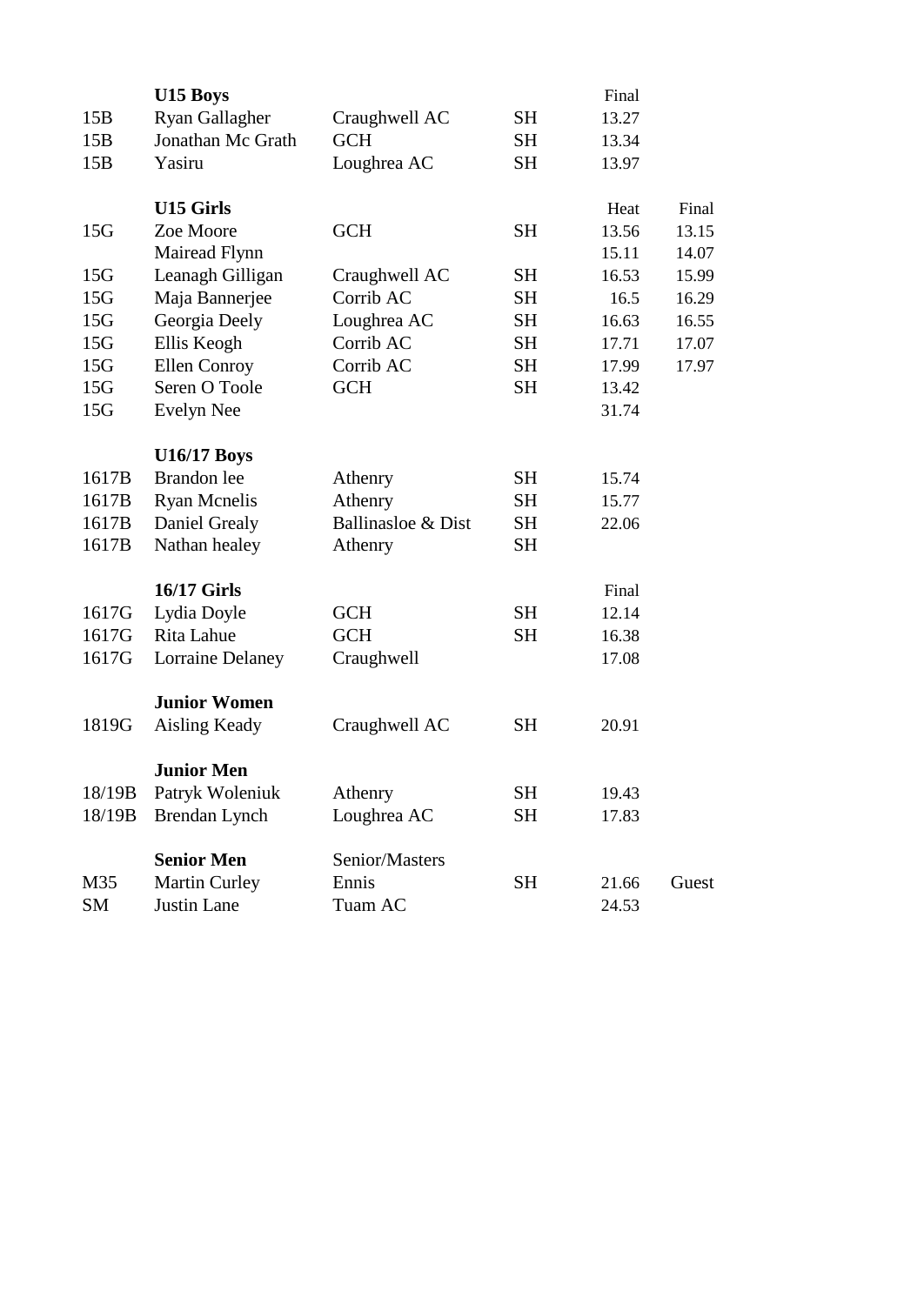## **Long Hurdles**

| M35                      | <b>Master Men</b><br>Liam Nolan                                                             | <b>GCH</b>                                              |                      | 01:27.9                         |
|--------------------------|---------------------------------------------------------------------------------------------|---------------------------------------------------------|----------------------|---------------------------------|
| <b>SM</b><br><b>SM</b>   | <b>Senior Men</b><br>Evan Mcguire<br>Owen Boyhan                                            | <b>GCH</b><br><b>GCH</b>                                | LH<br>LH             | 00:56.5<br>01:36.6              |
| 18/19B<br>18/19B         | <b>Junior Men</b><br>Brendan Lynch<br>Patryk Woleniuk                                       | Loughrea AC<br>Athenry                                  | LH<br>LH             | 01:05.6<br>01:17.6              |
| 1617G                    | <b>U16/17 Girls</b><br>Aoife Sheehy                                                         | <b>GCH</b>                                              | LH                   | 39.31                           |
| 1617B<br>1617B           | <b>U16/17 Boys</b><br><b>Ryan Mcnelis</b><br><b>Brandon</b> lee                             | Athenry<br>Athenry                                      | LH<br>LH             | 36.67<br>36.83                  |
| 15G<br>15G<br>15G<br>15G | <b>U15 Girls</b><br>Mairead Flynn<br><b>Ava Power</b><br>Nelisiwe Makawa<br>Emer Donnellnan | <b>GCH</b><br>Loughrea AC<br>Loughrea AC<br>Loughrea AC | LH<br>LH<br>LH<br>LH | 41.1<br>46.35<br>48.52<br>49.57 |
| 15B                      | U15 Boys<br>Jonathan Mc Grath                                                               | <b>GCH</b>                                              | LH                   | 39.25                           |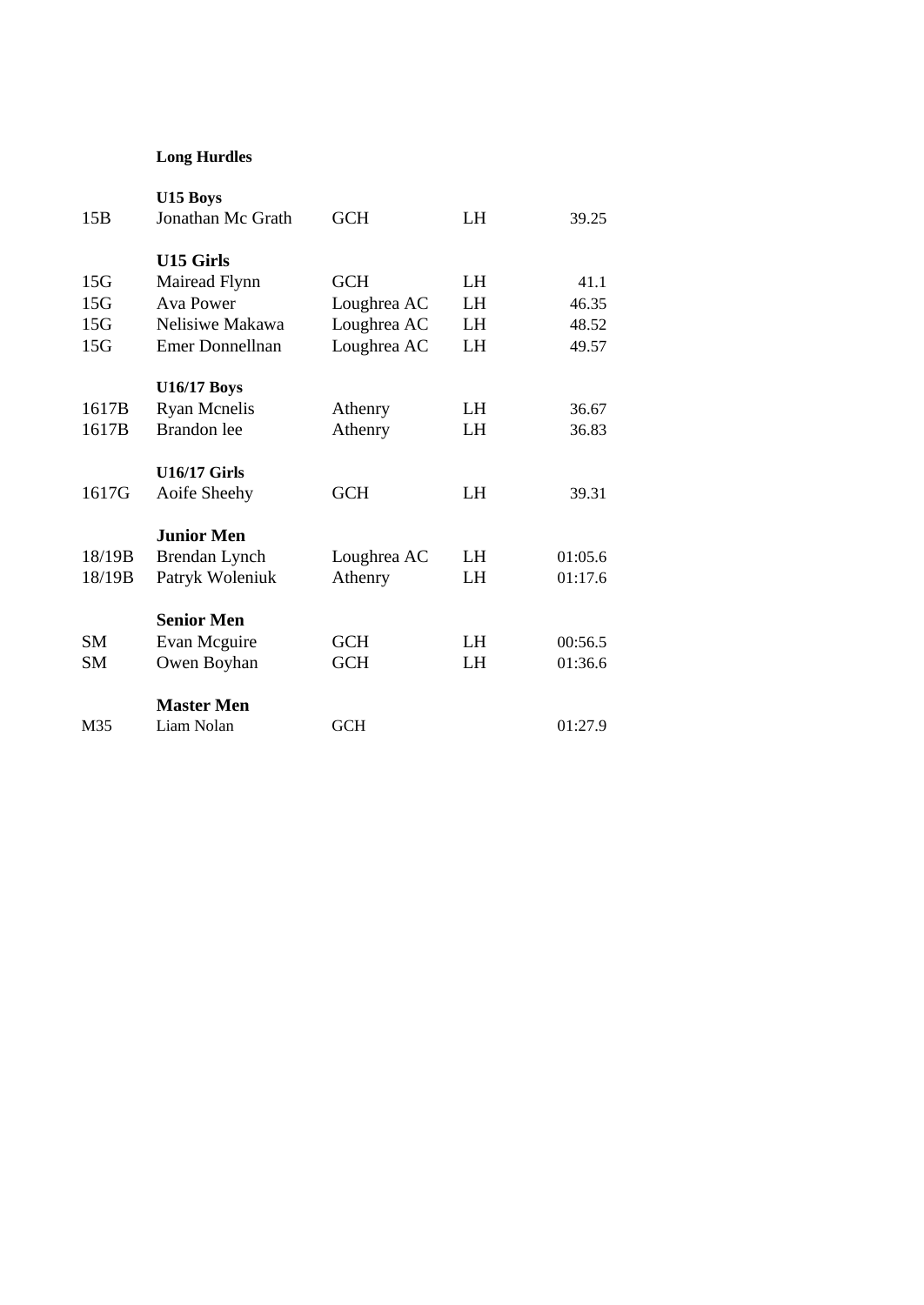## **Walk**

| <b>U14 Girls</b><br>Maeve Ford | Corrib AC          | Walk | 12:59.3 |
|--------------------------------|--------------------|------|---------|
| U14 Boys                       |                    |      |         |
| <b>Tiernan Conneely</b>        | Corrib AC          | Walk | 13:26.9 |
| Cian Davis Kine                | Corrib AC          | Walk | 17:46.2 |
| <b>U16/17 Boys</b>             |                    |      |         |
| <b>James Burke</b>             | Ballinasloe & Dist | Walk | 13:04.9 |
| Rowan Harley                   | Ballinasloe & Dist | Walk | 15:49.5 |
|                                |                    |      |         |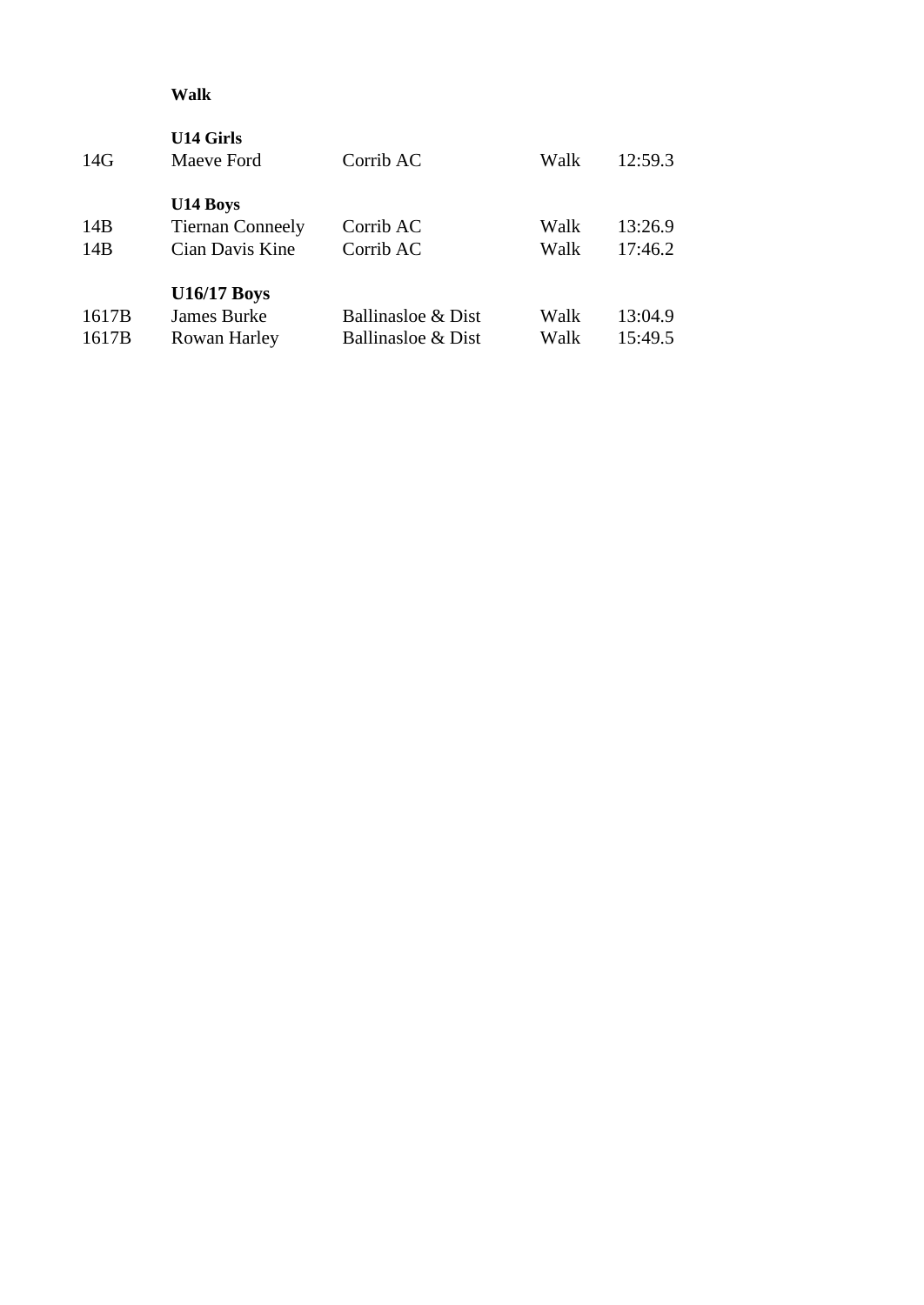|                 | 200m<br><b>U14 Boys</b>  |               |      |       |
|-----------------|--------------------------|---------------|------|-------|
| 14B             | Shaun Gilligan           | Craughwell AC | 200m | 28.36 |
| 14B             | <b>Tadgh Heavey</b>      | South Galway  | 200m | 29.28 |
| 14B             | Pascal Walsh             | Craughwell AC | 200m | 29.63 |
| 14B             | Ludhaigh Morgan          | Craughwell AC | 200m | 30.66 |
| 14B             | <b>Sean Forrest</b>      | Corrib AC     | 200m | 32.64 |
| 14B             | Cian Mullarkey           | Corrib AC     | 200m | 36.78 |
|                 |                          |               |      |       |
|                 | <b>U14 Girls</b>         |               |      |       |
| 14G             | Sarah Agboola            | <b>GCH</b>    | 200m | 27.15 |
| 14G             | <b>Chloe Farragher</b>   | Loughrea AC   | 200m | 28.12 |
| 14G             | <b>Eimear Rowe</b>       | <b>GCH</b>    | 200m | 28.43 |
| 14G             | Ava Finn                 | Craughwell AC | 200m | 29.69 |
| 14G             | Joanna Healy             | <b>GCH</b>    | 200m | 30.62 |
| 14G             | Ellie Cronin             | Craughwell AC | 200m | 30.79 |
| 14G             | Hannah King              | <b>GCH</b>    | 200m | 31.14 |
|                 | Clodagh Gilligan         | Tuam          |      | 31.46 |
| 14G             | Emma Jane Moran          | Craughwell AC | 200m | 33.05 |
| 14G             | Maebh Keogh              | Corrib AC     | 200m | 34.73 |
| 14G             | Rebecca Nee              | Corrib AC     | 200m | 38.07 |
|                 | U15 Boys                 |               |      |       |
| 15B             | <b>Robert Mc Donnell</b> | <b>GCH</b>    | 200m | 26.69 |
| 15B             | Eli Sheedy               | South Galway  | 200m | 29.4  |
| 15B             | <b>Brian Walhs</b>       | Corrib AC     | 200m | 31.05 |
|                 | <b>U15 Girls</b>         |               |      |       |
| 15G             | Seren O Toole            | <b>GCH</b>    | 200m | 27.09 |
| 15G             | <b>Chloe Casey</b>       | Craughwell AC | 200m | 27.68 |
| 15G             | Mairead Flynn            | <b>GCH</b>    | 200m | 29.2  |
| 15G             | Ealbha Geraghty          | <b>GCH</b>    | 200m | 30.16 |
| 15G             | Ellis Keogh              | Corrib AC     | 200m | 31.29 |
| 15G             | Maja Bannerjee           | Corrib AC     | 200m | 32.73 |
| 15G             | Anna Fogarty             | <b>GCH</b>    |      | 33.21 |
| 15G             | Martha McBrierty         | Corrib AC     | 200m | 33.47 |
| 15 <sub>G</sub> | <b>Evelyn Nee</b>        | Connemara     |      | 33.55 |
| 15 <sub>G</sub> | <b>Ellen Conroy</b>      | Corrib AC     | 200m | 34.13 |
|                 |                          |               |      |       |
|                 | <b>U16/17 Boys</b>       |               |      |       |
| 1617B           | Darren Costello          | <b>GCH</b>    | 200m | 24.7  |
| 1617B           | Kacper Poniatowski       |               |      | 24.86 |
| 1617B           | Oisin Lyons              | Craughwell AC |      | 24.96 |
| 1617B           | Louis Molloy             | Craughwell AC | 200m | 25.72 |
|                 |                          |               |      |       |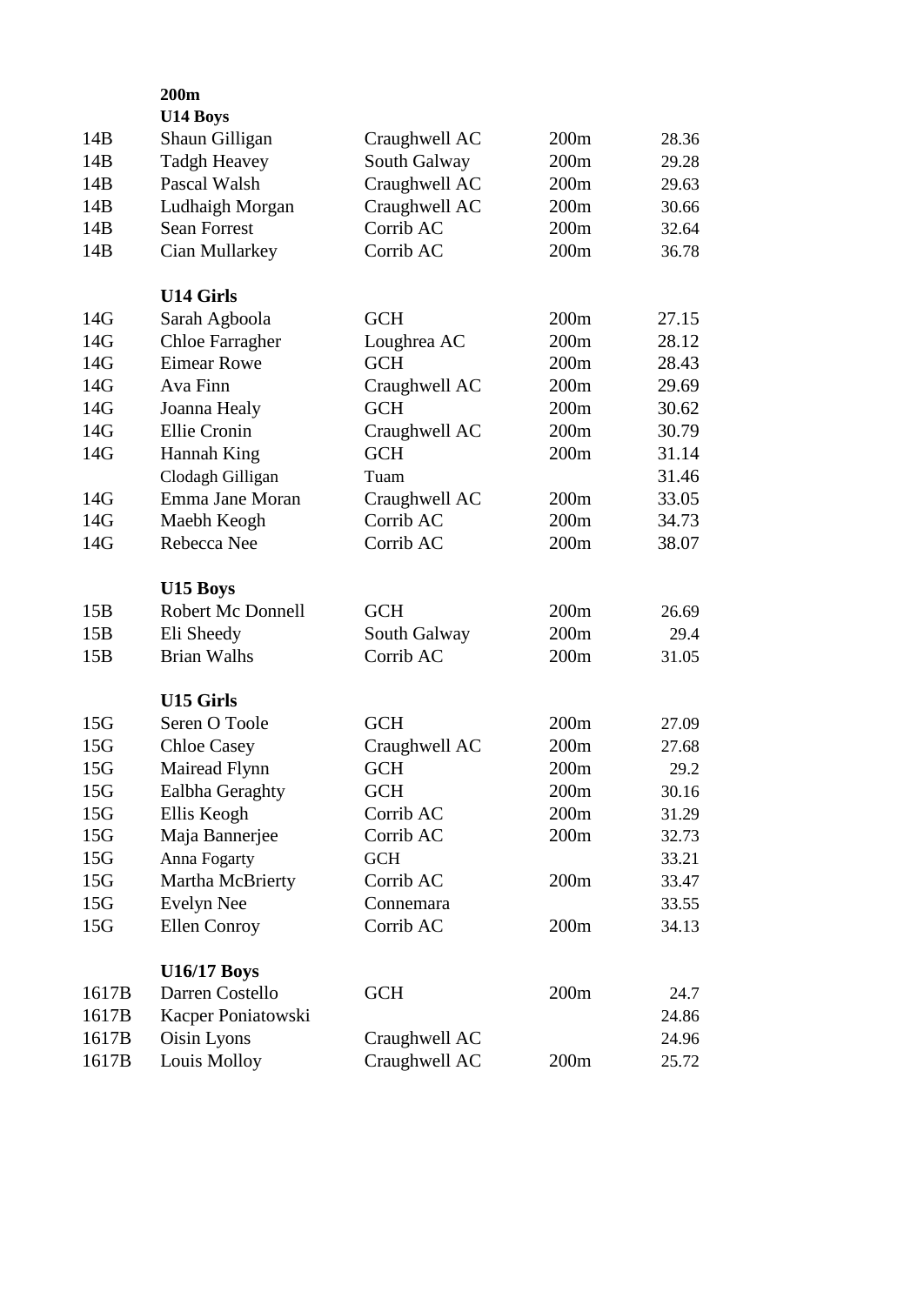|            | <b>U16/17 Girls</b>     |                    |      |       |
|------------|-------------------------|--------------------|------|-------|
| 1617G      | Laura Nally             | <b>GCH</b>         | 200m | 26.44 |
| 1617G      | Siona Lawless           | Craughwell AC      | 200m | 27.3  |
| 1617G      | Laoise Geragthy         | <b>GCH</b>         | 200m | 28.42 |
| 1617G      | Miriam Greene           | <b>GCH</b>         | 200m | 29.27 |
| 1617G      | Leona Rabbittte         | Athenry            | 200m | 31.97 |
|            |                         |                    |      |       |
|            | <b>Junior Men</b>       |                    |      |       |
| 18/19B     | Cillian Greene          | <b>GCH</b>         | 200m | 22.05 |
| 18/19B     | <b>Eoghan Dobey</b>     | <b>GCH</b>         | 200m | 22.85 |
| 18/19B     | David Wall              | <b>GCH</b>         | 200m | 26.43 |
| 18/19B     | Malcolm Lynch           | Ballinasloe & Dist | 200m |       |
| 18/19B     | <b>Jack Dempsey</b>     | <b>GCH</b>         | 200m |       |
| 18/19B     | <b>Jack Clarke</b>      | <b>GCH</b>         | 200m |       |
| 18/19B     | Sean Kilmartin          | <b>GCH</b>         | 200m |       |
| 18/19B     | David Brown             | Loughrea AC        | 200m |       |
|            |                         |                    |      |       |
|            | <b>Junior Women</b>     |                    |      |       |
| 1819G      | Nicole King             | <b>GCH</b>         | 200m | 25.57 |
| 1819G      | Roisin Flynn            | <b>GCH</b>         | 200m | 27.08 |
|            |                         |                    |      |       |
|            | <b>Senior Women</b>     |                    |      |       |
| <b>SL</b>  | Laura Ann Costello      | <b>GCH</b>         | 200m | 25.55 |
|            |                         |                    |      |       |
|            | <b>Master Women</b>     |                    |      |       |
| <b>F50</b> | <b>Margaret Higgins</b> | Corofin            | 200m | 43.22 |
| F35        | Niamh Flavin            | Craughwell AC      | 200m |       |
|            |                         |                    |      |       |
|            | <b>Senior Men</b>       |                    |      |       |
| <b>SM</b>  | <b>Robert Meagher</b>   | <b>GCH</b>         | 200m | 23.02 |
| Jnr        | Eoin Dodd               | <b>GCH</b>         |      | 26.87 |
|            |                         |                    |      |       |
|            | <b>Master Men</b>       |                    |      |       |
| M35        | Liam Nolan              | South Galway       |      | 29.89 |
| M35        | <b>Justin Lane</b>      | Tuam AC            | 200m | 31.87 |
| M50        | Gerry Treacy            | Craughwell AC      | 200m | 34.97 |
|            |                         |                    |      |       |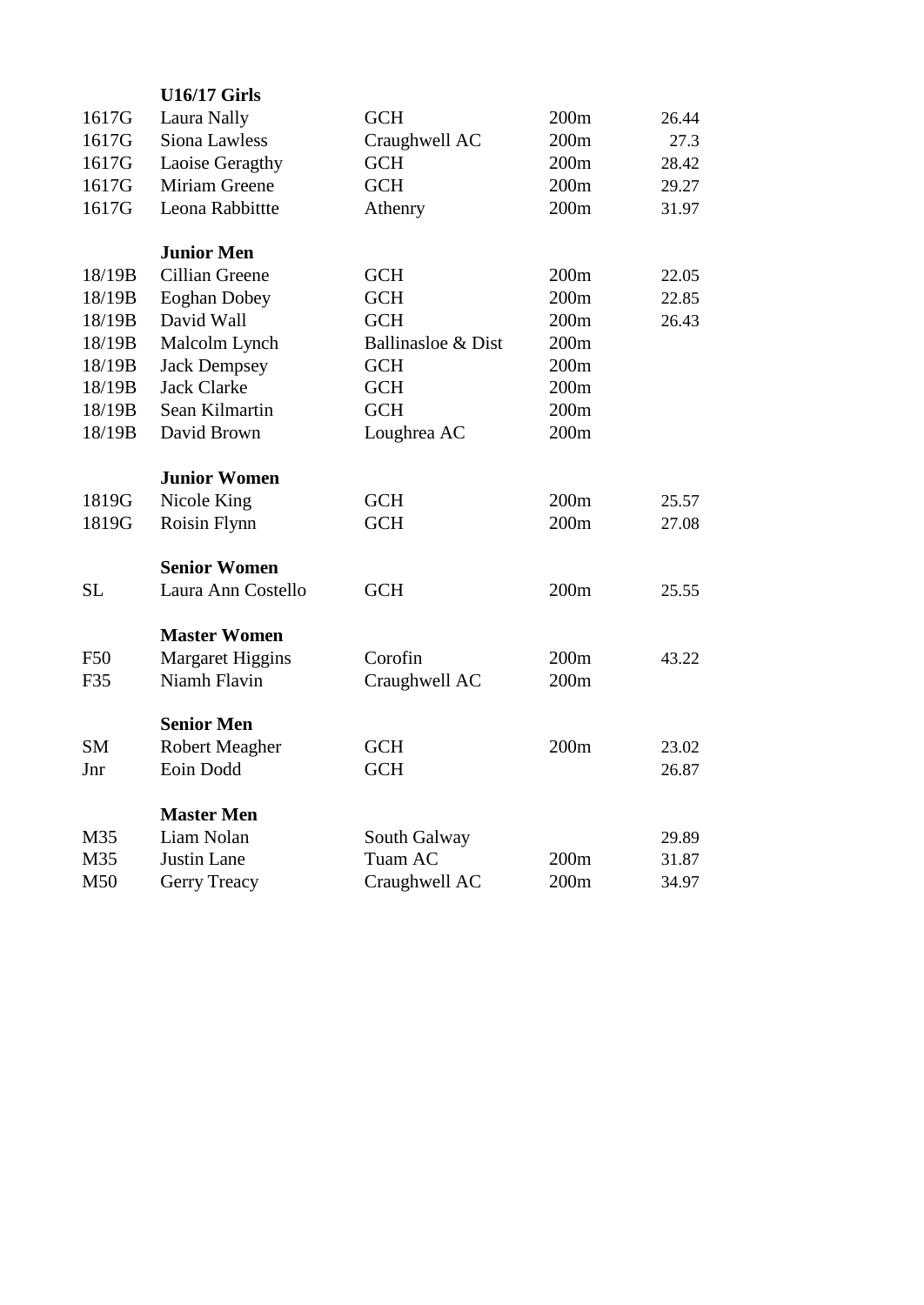|           | 16/17 Boys 400m                 |                    |      |         |  |
|-----------|---------------------------------|--------------------|------|---------|--|
| 1617B     | Oisin Lyons                     | Craughwell AC      | 400m | 00:54.7 |  |
| 1617B     | <b>Shane Donnellan</b>          | Loughrea           | 400m | 01:02.4 |  |
| 1617B     | Fabian mangan                   | Athenry            |      | 01:05.6 |  |
| 1617B     | Daniel Grealy                   | Ballinasloe & Dist | 400m | 01:06.8 |  |
| 1617B     | <b>Tadhg Dunleavy</b>           | Tuam AC            | 400m | 01:10.6 |  |
|           |                                 |                    |      |         |  |
| 1617G     | 16/17 Girls 400m<br>Laura Nally | <b>GCH</b>         | 400m | 01:01.7 |  |
| 1617G     | Aoife Sheehy                    | <b>GCH</b>         | 400m | 01:02.8 |  |
| 1617G     | Naomi Whyte                     | <b>GCH</b>         | 400m | 01:06.7 |  |
|           |                                 |                    |      |         |  |
|           | <b>Junior Women 400m</b>        |                    |      |         |  |
| 1819G     | Nicole King                     | <b>GCH</b>         | 400m | 00:57.4 |  |
| 1819G     | Clodagh O Hanlon                | <b>GCH</b>         |      | 01:12.7 |  |
|           | <b>Senior Women 400m</b>        |                    |      |         |  |
| <b>SL</b> | <b>Eleanor Whyte</b>            | <b>GCH</b>         |      | 01:10.5 |  |
|           |                                 |                    |      |         |  |
|           | <b>Master Women 400m</b>        |                    |      |         |  |
| F35       | Rena Deely                      | Craughwell AC      | 400m | 01:26.6 |  |
| F50       | <b>Margaret Higgins</b>         | Corofin            | 400m | 01:36.8 |  |
|           | <b>Junior Men 400m</b>          |                    |      |         |  |
| 18/19B    | Luke O Shaughnessy              | <b>GCH</b>         | 400m | 00:53.5 |  |
| 18/19B    | Jack Miskella                   | Craughwell AC      | 400m | 00:57.4 |  |
| 18/19B    | Peadar O Flaherta               | <b>GCH</b>         | 400m | 00:58.7 |  |
| 18/19B    | <b>Brian Burke</b>              | Ballinasloe & Dist | 400m | 01:02.7 |  |
|           | <b>Senior Men 400m</b>          |                    |      |         |  |
| <b>SM</b> | Bryan Weafer                    | <b>GCH</b>         | 400m | 01:01.9 |  |
| <b>SM</b> | Michael Walls                   | <b>GCH</b>         | 400m | 01:03.0 |  |
|           | Keith Horan                     | South Galway       |      | 01:06.4 |  |
| <b>SM</b> | Tom Breen                       | <b>GCH</b>         | 400m | 01:07.3 |  |
|           |                                 |                    |      |         |  |
|           | <b>Master Men 400m</b>          |                    |      |         |  |
| M35       | Liam Nolan                      | <b>GCH</b>         |      | 01:08.4 |  |
| M35       | Kevin O'Dea                     | <b>CRH</b>         | 400m | 01:19.9 |  |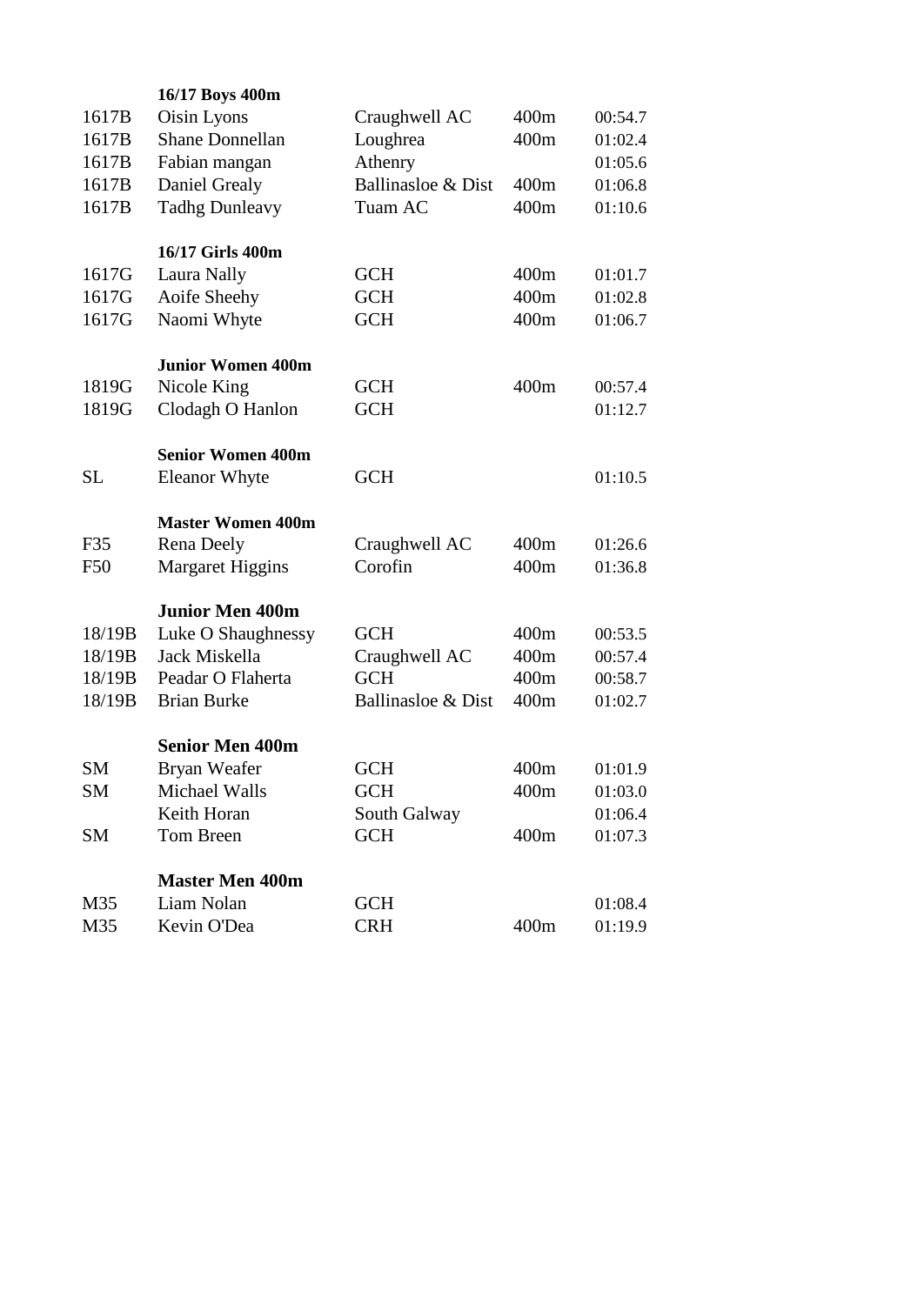|     | <b>Middle Distance</b>   |                    |      |         |
|-----|--------------------------|--------------------|------|---------|
|     | <b>U13 Boys 600m</b>     |                    |      |         |
| 13B | <b>Shane Fitzpatrick</b> | Ballinasloe & Dist | 600m | 01:51.6 |
| 13B | <b>Conor Harley</b>      | Ballinasloe & Dist | 600m | 01:53.9 |
| 13B | Michael Leahy            | South Galway       | 600m | 01:55.1 |
| 13B | <b>Matthew O Connor</b>  | South Galway       | 600m | 01:58.4 |
| 13B | Noah Keane               | Craughwell AC      | 600m | 02:04.3 |
| 13B | Ben Brady                | Craughwell AC      | 600m | 02:10.6 |
|     | U13 Girls 600m           |                    |      |         |
| 13G | Emma Moore               | <b>GCH</b>         | 600m | 01:41.7 |
| 13G | Maebh Walsh              | Corrib AC          | 600m | 01:55.2 |
| 13G | <b>Roisin Dalton</b>     | South Galway       | 600m | 01:57.9 |
| 13G | Emily Miskella           | Craughwell AC      | 600m | 01:59.7 |
| 13G | Eadaoin Halligan         | <b>GCH</b>         | 600m | 02:02.4 |
| 13G | Gillian Mc Grath         | <b>GCH</b>         | 600m | 02:02.9 |
| 13G | <b>Roisin Greaney</b>    | South Galway       | 600m | 02:04.0 |
| 13G | Grace                    | Athenry            | 600m | 02:08.4 |
| 13G | Aoibheann Keane          | <b>East Galway</b> | 600m | 02:09.6 |
| 13G | Peggy Ford               | Corrib AC          | 600m | 02:10.2 |
| 13G |                          | Connemara          | 600m | 02:31.9 |
|     | Rosa Kelly               |                    |      |         |
|     | <b>U14 Boys 800m</b>     |                    |      |         |
| 14B | Sean Cotter              | Craughwell AC      | 800m | 02:35.3 |
| 14B | <b>Tadgh Heavey</b>      | South Galway       | 800m | 02:39.7 |
| 14B | Cian Duffy               | <b>GCH</b>         | 800m | 02:46.5 |
| 14B | <b>Sean Forrest</b>      | Corrib AC          | 800m | 02:47.5 |
| 14B | Geordan Mangan           | Athenry            |      | 03:04.0 |
| 14B | <b>Jack Mannion</b>      | Tuam AC            | 800m | 03:09.7 |
|     | U14 Girls 800m           |                    |      |         |
| 14G | <b>Eimear Rowe</b>       | <b>GCH</b>         | 800m | 02:29.7 |
| 14G | Ciara Dunne              | <b>GCH</b>         | 800m | 02:39.6 |
| 14G | Kaci moran               | Athenry            | 800m | 02:40.0 |
| 14G | Joanna Healy             | <b>GCH</b>         | 800m | 02:40.0 |
| 14G | Paula Crisan             | <b>GCH</b>         | 800m | 02:52.5 |
| 14G | Eadoin Coffey            | Athenry            | 800m | 02:57.2 |
| 14G | <b>Leah McManus</b>      | <b>East Galway</b> | 800m | 02:57.3 |
| 14G | Rebecca Nee              | Corrib AC          | 800m | 03:06.5 |
|     | <b>U15 Boys 800m</b>     |                    |      |         |
| 15B | Finbarr McFadden         | Craughwell AC      | 800m | 02:24.5 |
| 15B | <b>Robert Mc Donnell</b> | <b>GCH</b>         | 800m | 02:26.6 |
| 15B | Eoghan Jennings          | <b>GCH</b>         | 800m | 02:27.3 |
| 15B | <b>Oisin Stratford</b>   | Loughrea AC        | 800m | 02:47.3 |
|     | U15 Girls 800m           |                    |      |         |
| 15G | Ailbhe Miskella          | Craughwell         | 800m | 02:45.4 |
| 15G | Caoimhe Kelleher         | South Galway       | 800m | 02:48.3 |
| 15G | Colma Ni Cheidigh        | <b>GCH</b>         | 800m | 02:48.6 |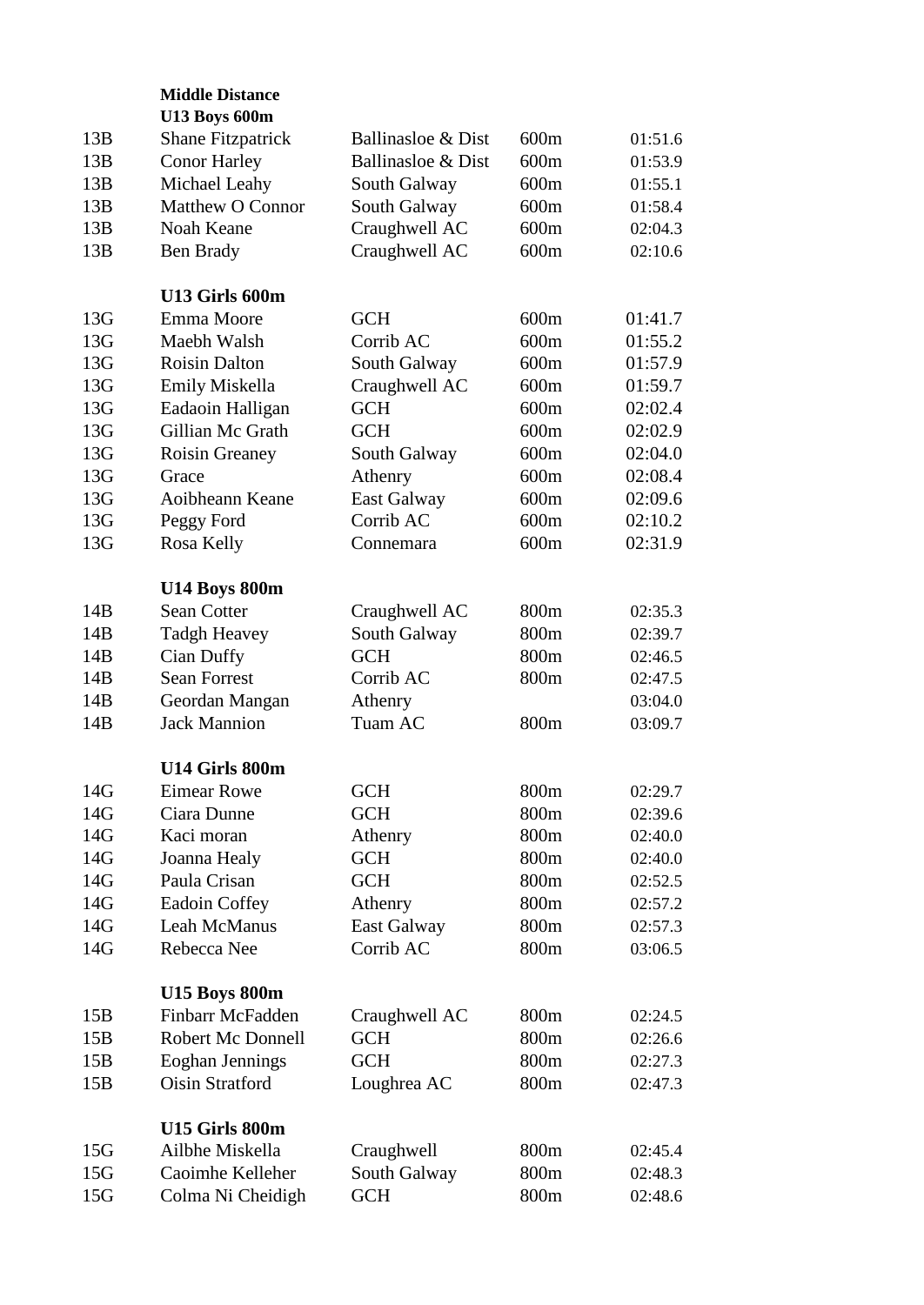|           | U16/17 Boys 800m         |                    |                  |         |
|-----------|--------------------------|--------------------|------------------|---------|
| 1617B     | Oisin Lyons              | Craughwell AC      | 800m             | 02:11.5 |
| 1617B     | Joseph Maddisson         | South Galway       | 800m             | 02:17.4 |
| 1617B     | Gary Martyn              | <b>GCH</b>         | 800m             | 02:22.7 |
| 1617B     | <b>Shane Donnellan</b>   | Loughrea           | 800m             | 02:30.1 |
| 1617B     | Micheal Healy            | <b>GCH</b>         | 800m             | 02:31.8 |
| 1617B     | <b>James Burke</b>       | Ballinasloe & Dist | 800m             | 02:32.9 |
| 1617B     | <b>Jacob Farrell</b>     | South Galway       | 800m             | 02:33.5 |
| 1617B     | Fabian Mangan            | Athenry            |                  | 02:35.9 |
| 1617B     | Rowan Harley             | Ballinasloe & Dist | 800m             | 02:51.4 |
|           |                          |                    |                  |         |
|           | <b>U16/17 Girls 800m</b> |                    |                  |         |
| 1617G     | Eadoin Langan            | <b>GCH</b>         | 800m             | 02:31.1 |
| 1617G     | Sarah Gilhooley          | Athenry            | 800m             | 02:32.9 |
| 1617G     | Laoise Geragthy          | <b>GCH</b>         | 800m             | 02:36.4 |
| 1617G     | Aine Ofarrell            | Athenry            | 800m             | 02:45.2 |
| 1617G     | Tamera Forde             | South Galway       | 800m             | 03:00.2 |
| 1617G     | Leona Rabbittte          | Athenry            | 800m             | 03:08.3 |
|           |                          |                    |                  |         |
|           | <b>Junior Boys 800m</b>  |                    |                  |         |
| 18/19B    | Eanna Folan              | <b>GCH</b>         | 800m             | 2.03.21 |
| 18/19B    | <b>Mark Powell</b>       | <b>GCH</b>         | 800m             | 2.03.70 |
| 18/19B    | <b>Odhran Keane</b>      | Craughwell AC      | 800m             | 2.07.45 |
| 18/19B    | <b>Ben Garrard</b>       | Craughwell AC      | 800m             | 2.09.39 |
| 18/19B    | Jack Miskella            | Craughwell AC      | 800m             | 2.09.96 |
| 18/19B    | <b>Conor Dodd</b>        | <b>GCH</b>         | 800m             | 3.23.50 |
|           |                          |                    |                  |         |
|           | <b>Junior Women 800m</b> |                    |                  |         |
| 1819G     | Aoife Greene             | Craughwell AC      | 800m             | 2.38.71 |
| 1819G     | <b>Sarah Mc Donnell</b>  | <b>GCH</b>         | 800 <sub>m</sub> | 2.39.61 |
|           |                          |                    |                  |         |
|           | <b>Senior Women 800m</b> |                    |                  |         |
| <b>SL</b> | Rachel Finnegan          | Craughwell AC      | 800m             | 2.40.41 |
|           |                          |                    |                  |         |
|           | <b>Master Women 800m</b> |                    |                  |         |
| F35       | Niamh Flavin             | Craughwell AC      | 800m             | 2.58.58 |
| F50       | <b>Margaret Higgins</b>  | Corofin            | 800m             | 4.00.36 |
|           | <b>Senior Men 800m</b>   |                    |                  |         |
| <b>SM</b> | <b>Keith Fallon</b>      | <b>GCH</b>         | 800m             | 1.55.87 |
| <b>SM</b> | Peadar Harvey            | Craughwell AC      | 800m             | 1.59.23 |
| <b>SM</b> | Gavin Cooney             | Craughwell AC      | 800m             | 2.08.28 |
|           |                          |                    |                  |         |
|           | <b>Master Men 800m</b>   |                    |                  |         |
| M35       | Liam Nolan               | South Galway       | 800m             | 2.57.25 |
| M35       | Kevin O'Dea              | <b>CRH</b>         | 800m             | 3.15.99 |
|           |                          |                    |                  |         |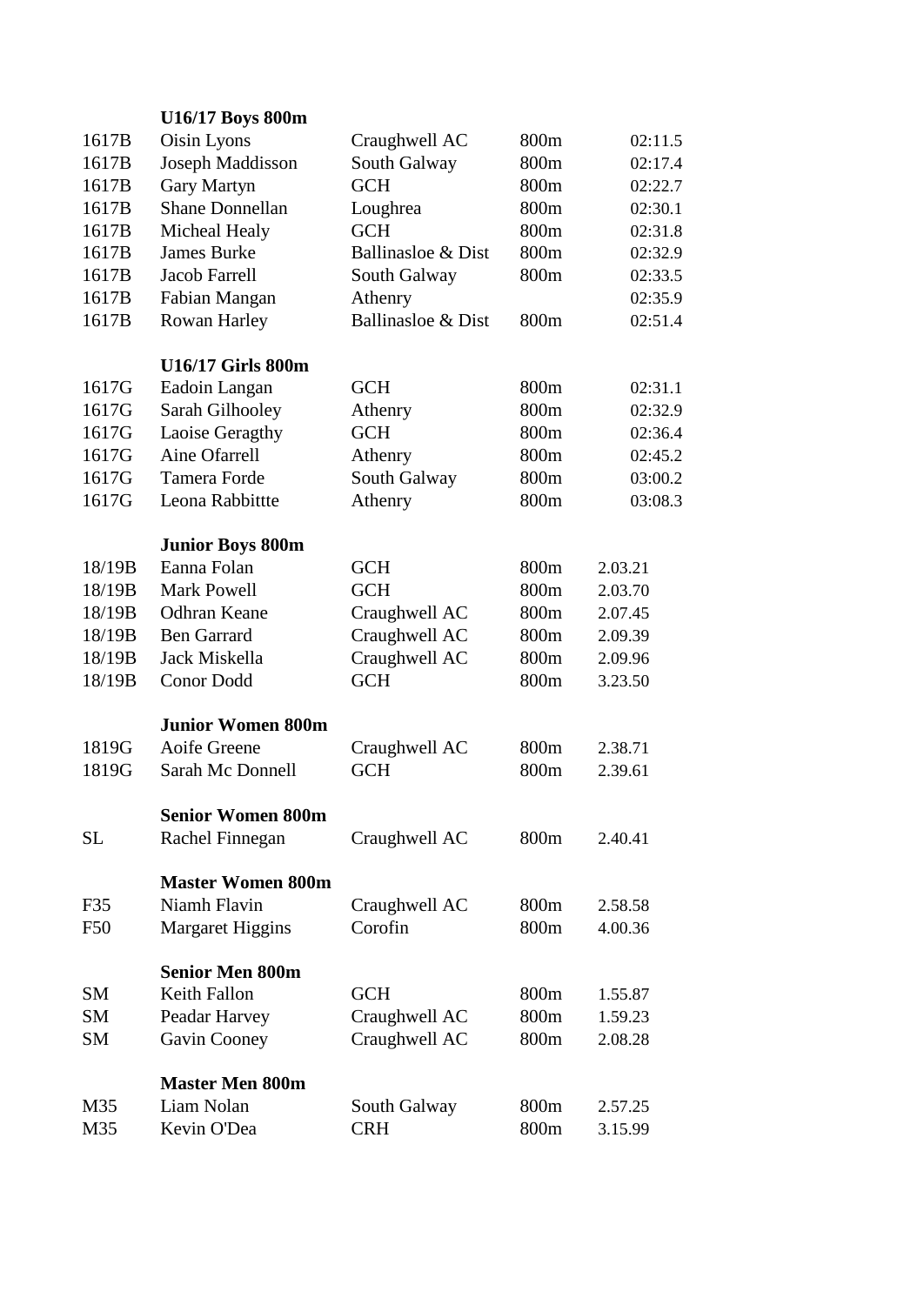| 14B       | 1500m<br><b>U14 Boys 1500m</b><br>Sean Cotter | Craughwell AC      | 1500M | 04:56.4 |
|-----------|-----------------------------------------------|--------------------|-------|---------|
|           |                                               |                    |       |         |
|           | <b>U14 Girls 1500m</b>                        |                    |       |         |
| 14G       | Joanna Healy                                  | <b>GCH</b>         | 1500M | 05:46.2 |
| 14G       | <b>Hazel Stratford</b>                        | Loughrea AC        | 1500M | 06:14.3 |
|           | <b>U15 Boys 1500m</b>                         |                    |       |         |
| 15B       | Finbarr McFadden                              | Craughwell AC      | 1500M | 04:55.3 |
| 15B       | Kyle Moorhead                                 | Craughwell AC      | 1500M | 05:31.4 |
| 15B       | OisinStratford                                | Loughrea AC        | 1500M | 05:36.1 |
|           | <b>U15 Girls 1500m</b>                        |                    |       |         |
| 15G       | Ailbhe Miskella                               | Craughwell AC      | 1500M | 05:47.8 |
| 15G       | Caoimhe Kelleher                              | South Galway       | 1500M | 05:48.6 |
| 15G       | Ciara Sheppard                                | Craughwell         |       | 06:15.7 |
| 15G       | Lauren Burke                                  | Tuam AC            | 1500M | dnf     |
|           | U16/17 Boys 1500m                             |                    |       |         |
| 1617B     | Ben Ryan                                      | Craughwell AC      | 1500M | 04:42.4 |
| 1617B     | Joseph Maddisson                              | South Galway       | 1500M | 04:54.1 |
| 1617B     | Fabian mangan                                 | Athenry            | 1500M | 04:59.5 |
| 1617B     | Micheal Healy                                 | <b>GCH</b>         | 1500M | 05:01.5 |
| 1617B     | Matthew Brian Carty                           | Loughrea AC        | 1500M | 05:17.4 |
| 1617B     | Paul Molloy                                   | Craughwell AC      | 1500M | 05:49.3 |
|           | U16/17 Girls 1500m                            |                    |       |         |
| 1617G     | Sarah Gilhooley                               | Athenry            | 1500M | 05:18.9 |
| 1617G     | Aine Ofarrell                                 | Athenry            | 1500M | 05:37.7 |
| 1617G     | Eimear O Connell                              | Corrib AC          | 1500M | 05:58.5 |
| 1617G     | Catherine Noonan                              | Craughwell         |       | 05:41.2 |
| 1617G     | Leone Rabbitte                                | Athenry            |       | 06:02.3 |
|           | <b>Senior Women 1500m</b>                     |                    |       |         |
| SL        | Niamh Hennelly                                | GCH                | 1500M | 04:57.0 |
| <b>SL</b> | Maebh Brannigan                               | <b>GCH</b>         | 1500M | 05:03.0 |
|           | <b>Junior Women 1500m</b>                     |                    |       |         |
| 1819G     | Caron Ryan                                    | Craughwell AC      | 1500M | 05:10.9 |
| 1819G     | Shannen lee                                   | Athenry            | 1500M | 05:21.5 |
| 1819G     | Aishling keane                                | Athenry            | 1500M | 05:51.5 |
| 1819G     | <b>Eimear MacSweeney</b>                      | Craughwell AC      |       | 06:02.3 |
|           | <b>Junior Men 1500m</b>                       |                    |       |         |
| 18/19B    | Joe Tannian                                   | <b>GCH</b>         | 1500M | 04:22.8 |
| 18/19B    | Ronan Dirrane                                 | <b>GCH</b>         | 1500M | 04:34.7 |
| 18/19B    | <b>Brian Burke</b>                            | Ballinasloe & Dist | 1500M | 04:49.1 |
|           | <b>Senior Men 1500m</b>                       |                    |       |         |
| <b>SM</b> | Peadar Harvey                                 | Craughwell AC      | 1500M | 04:20.7 |
| <b>SM</b> | Seamus Leddy                                  | <b>GCH</b>         | 1500M | 04:53.6 |
| SM        | Tom Breen                                     | <b>GCH</b>         | 1500M | 04:57.8 |
|           | <b>Master Men 1500m</b>                       |                    |       |         |
| M35       | Eamonn Hornibrook                             | <b>GCH</b>         | 1500M | 04:36.2 |
| M         | Liam Nolan                                    | South Galway       | 1500M | 06:02.0 |
| M35       | Kevin O'Dea                                   | <b>CRH</b>         | 1500M | 06:37.6 |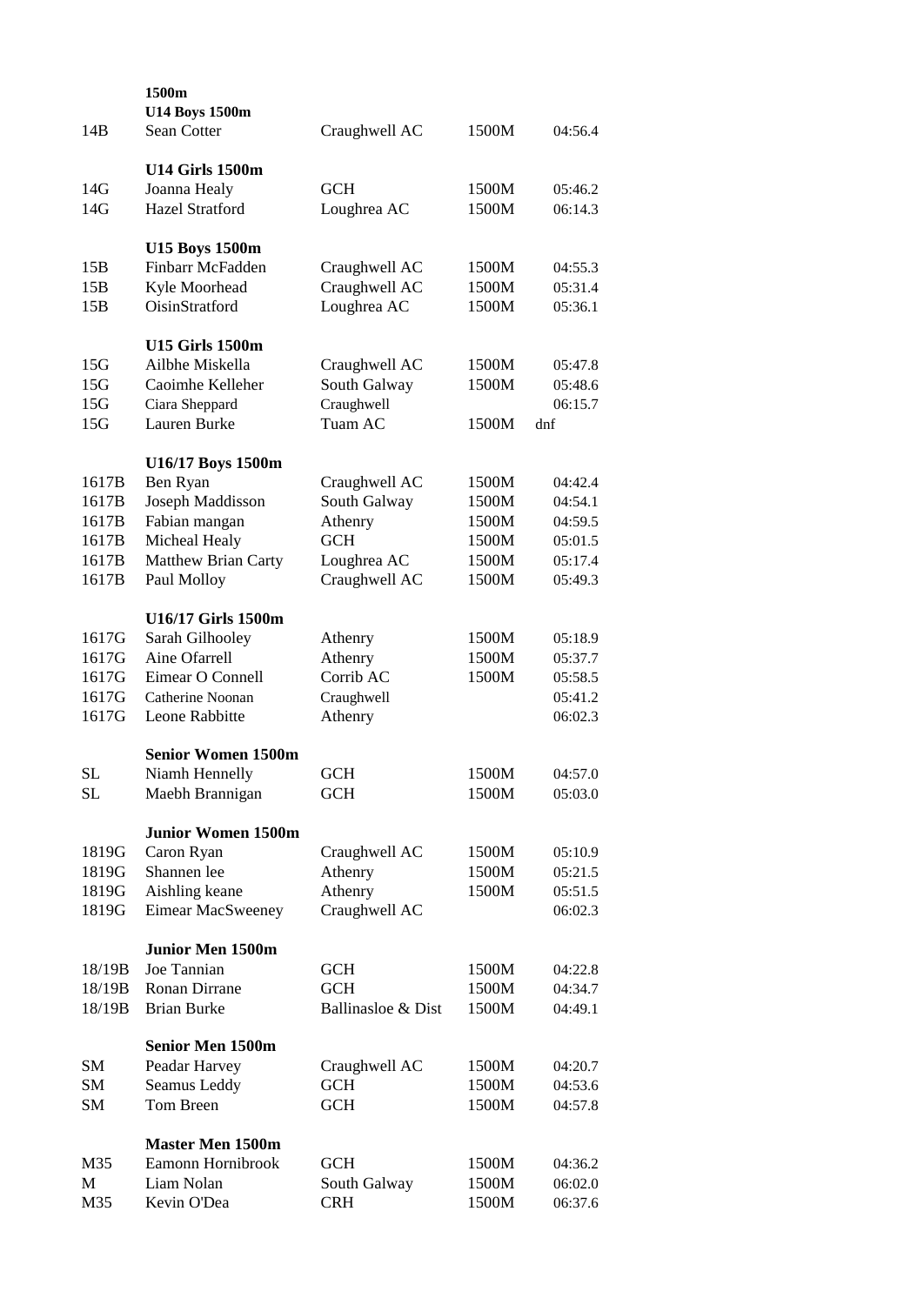|                 | <b>High Jump</b><br>U13 Boys |               |    |                |
|-----------------|------------------------------|---------------|----|----------------|
| 13B             | Lukas Schukat                | Craughwell AC | HJ | 1.45           |
| 13B             | Conor Hoade                  | Craughwell AC | HJ | 1.43           |
| 13B             | Liam McDonagh                | Craughwell AC | HJ | 1.35           |
| 13B             | Robert Urquhart              | Craughwell AC | HJ | 1.2            |
| 13B             | Ben Brady                    | Craughwell AC | HJ | 1.15           |
|                 | <b>U13 Girls</b>             |               |    |                |
| 13G             | Saoirse Pierce               | Craughwell AC | HJ | 1.2            |
| 13G             | Peggy Ford                   | Corrib AC     | HJ | $1.1$ 2nd      |
| 13G             | Maebh Walsh                  | Corrib AC     | HJ | 1.1 2nd        |
|                 |                              |               |    |                |
|                 | U14 Boys                     |               |    |                |
| 14B             | Lewis Ryan                   | Craughwell AC | HJ | 1.3            |
| 14B             | <b>Tiernan Conneely</b>      | Corrib AC     | HJ | 1.25           |
| 14B             | Ciaran Meehan                | Tuam AC       | HJ | 1.15           |
|                 | <b>U14 Girls</b>             |               |    |                |
| 14G             | Saoirse Healey               | Athenry       | HJ | 1.43           |
| 14G             | Ellie Cronin                 | Craughwell AC | HJ | 1.43 2nd       |
| 14G             | Aine Kelly                   | Craughwell AC | HJ | 1.4            |
| 14G             | Maeve Ford                   | Corrib AC     | HJ |                |
| 14G             | Ava Finn                     | Craughwell AC | HJ |                |
| 14G             | Lauren McNally               | Craughwell AC | HJ |                |
| 14G             | Aiobhin Farrell              | Loughrea AC   | HJ |                |
|                 | U15 Boys                     |               |    |                |
| 15B             | Sean Connaughton             | Craughwell AC |    | 1.55           |
| 15B             | Ryan Gallagher               | Craughwell AC | HJ | 1.4            |
| 15B             | Ciaran Connaughton           | Craughwell AC |    | 1.3            |
|                 |                              |               |    |                |
|                 | <b>U15 Girls</b>             |               |    |                |
| 15 <sub>G</sub> | <b>Chloe Casey</b>           | Craughwell AC | HJ | 1.35           |
|                 | <b>U16/17 Boys</b>           |               |    |                |
| 1617B           | Jerry Keary                  | Craughwell AC | HJ | 1.92           |
| 1617B           | <b>Ryan Mcnelis</b>          | Athenry       | HJ | 1.6            |
|                 | <b>U16/17 Girls</b>          |               |    |                |
| 1617G           | Laura Cunningham             | Craughwell AC | HJ | 1.5 count back |
| 1617G           | Ciana Reidy                  | Craughwell AC | HJ | 1.5            |
| 1617G           | Aoife Walsh                  | Craughwell AC | HJ | 1.45           |
|                 |                              |               |    |                |
|                 | <b>Junior Women</b>          |               |    |                |
| 1819G           | Aisling Keady                | Craughwell AC | HJ | 1.4            |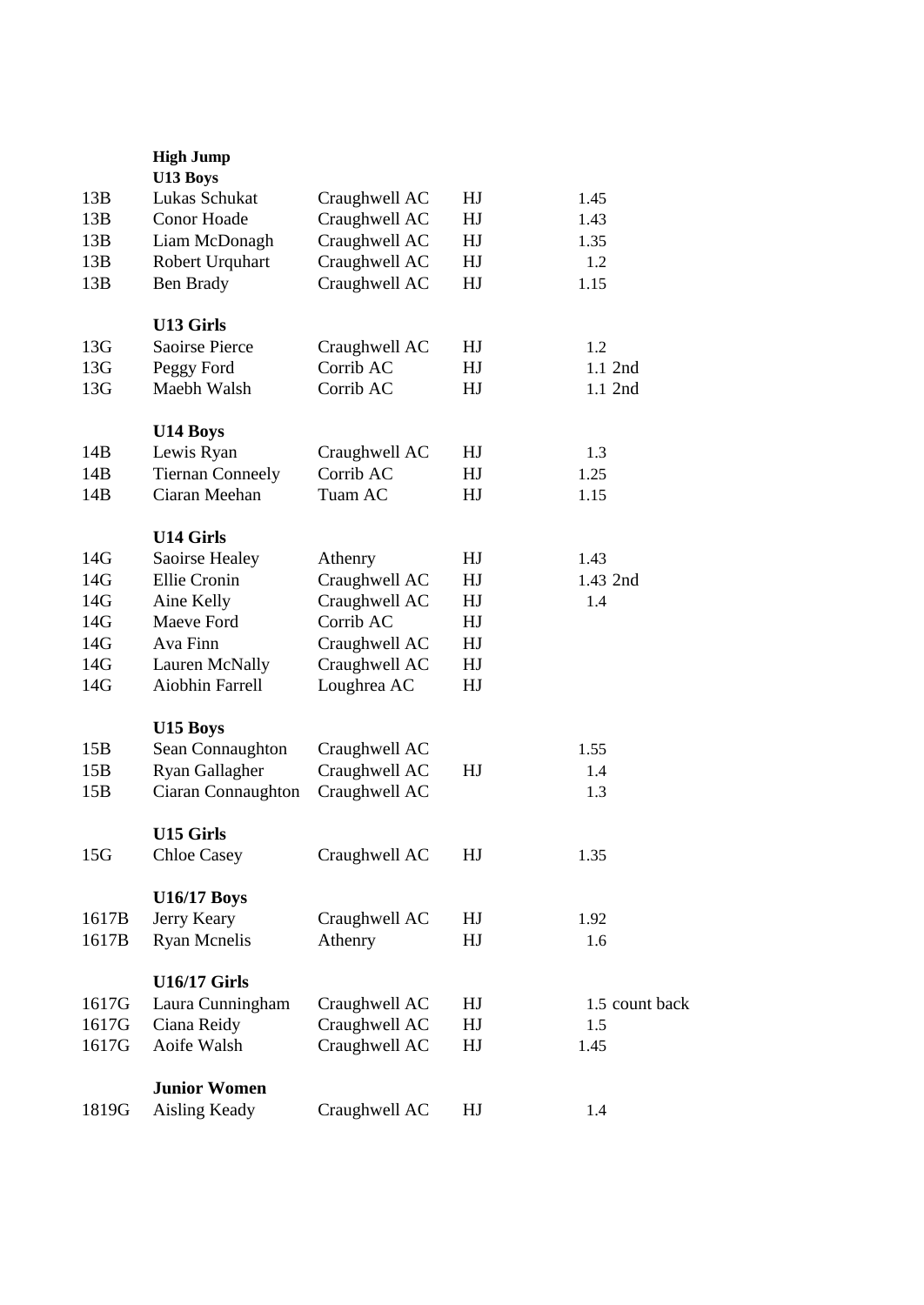|                 | <b>Senior Women</b>  |               |    |      |
|-----------------|----------------------|---------------|----|------|
| <b>SL</b>       | Katie O'Donoghue     | Craughwell AC | HJ | 1.5  |
| <b>SL</b>       | Orla Ryan            | Craughwell AC | HJ | 1.5  |
|                 | <b>Master Women</b>  |               |    |      |
| F <sub>50</sub> | Margaret Higgins     | Corofin       | HJ | 1.08 |
|                 | <b>Senior Men</b>    |               |    |      |
| SМ              | Michael Breathnach   | <b>GCH</b>    | HJ | 1.6  |
| <b>SM</b>       | Gavin Cooney         | Craughwell AC | HJ | 1.5  |
|                 | <b>Master Men</b>    |               |    |      |
| Guest           | <b>Martin Curley</b> | Ennis Track   | HJ |      |
| M35             | Justin Lane          | Tuam AC       | HJ | 1.35 |
| M50             | Donie Duggan         | <b>GCH</b>    | HJ | 1.35 |
| M35             | Seamus Lynch         | Craughwell AC | HJ | 1.3  |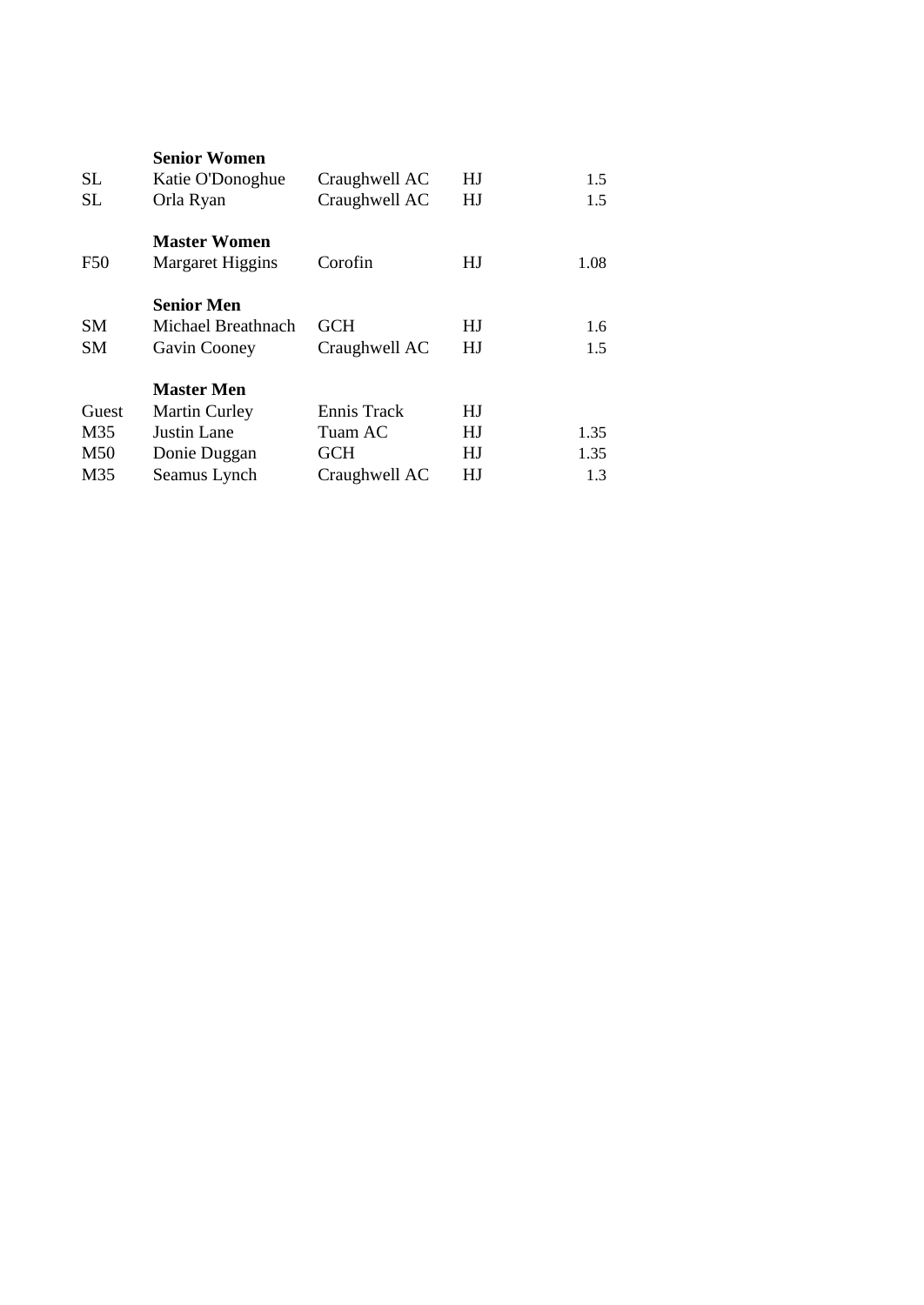|     | <b>Long Jump</b><br>U13 Boys |                    |             |                |
|-----|------------------------------|--------------------|-------------|----------------|
|     |                              |                    |             |                |
| 13B | Calum Healy                  | Athenry            | $_{\rm LJ}$ | 4.52           |
| 13B | Luke Dahler                  | <b>GCH</b>         | LJ          | 4.42           |
| 13B | Lukas Schukat                | Craughwell AC      | $_{\rm LJ}$ | 4.4            |
| 13B | <b>Rian Kearney</b>          | Craughwell AC      | LJ          | 4.3            |
| 13B | Liam McDonagh                | Craughwell AC      | LJ          | 4.2            |
| 13B | <b>Conor Hoade</b>           | Craughwell AC      | LJ          | 4.11           |
| 13B | <b>Jack Hession</b>          | Tuam AC            | LJ          | 4.07           |
| 13B | <b>Adam McGreal</b>          | Ballinasloe & Dist | LJ          | $\overline{4}$ |
| 13B | Derrick A WOHA               | Ballinasloe & Dist | LJ          | 3.93           |
| 13B | <b>Shane Fitzpatrick</b>     | Ballinasloe & Dist | LJ          | 3.88           |
| 13B | <b>Tadgh Connaghton</b>      | Craughwell AC      |             | 3.44           |
| 13B | Kianan Fahy                  | South Galway       | LJ          | 3.37           |
| 13B | Noah Keane                   | Craughwell AC      | $_{\rm LJ}$ | 3.26           |
| 13B | Joseph Tierney               | Ballinasloe & Dist | LJ          | 2.73           |
| 13B | Sean Harvey                  | Corrib AC          | LJ          | 2.72           |
|     |                              |                    |             |                |
|     | <b>U13 Girls</b>             |                    |             |                |
| 13G | Emily Miskella               | Craughwell AC      | LJ          | 3.75           |
| 13G | Rebecca Lynch                | Craughwell AC      | LJ          | 3.72           |
| 13G | Gillian Mc Grath             | <b>GCH</b>         | LJ          | 3.71           |
| 13G | <b>Saoirse Pierce</b>        | Craughwell AC      | LJ          | 3.66           |
| 13G | Nicole Quirke                | <b>GCH</b>         | $_{\rm LJ}$ | 3.56           |
| 13G | Aoibheann Keane              | <b>East Galway</b> | LJ          | 3.52           |
| 13G | Anna Molly                   | Craughwell AC      | LJ          | 3.41           |
| 13G | Keisha Coleman               | Craughwell AC      | $_{\rm LJ}$ | 3.38           |
| 13G | Aoibheann Phelan             | Tuam AC            | LJ          | 3.2            |
| 13G | Ria Banerjee                 | Corrib AC          | LJ          | 3.17           |
| 13G | <b>Eleanor Nicholls</b>      | Craughwell AC      | LJ          | 3.08           |
| 13G | <b>Megan Nicholls</b>        | Craughwell AC      | LJ          | 3.05           |
| 13G | Rosa Kelly                   | Connemara          | LJ          | 2.85           |
| 13G | Isabelle Moynihan            | Tuam AC            | LJ          | 2.85           |
| 13G | Lucy Van Ousterhout          | Tuam AC            | LJ          | 2.73           |
| 13G | Caoimhe Turner               | <b>GCH</b>         | LJ          | 2.71           |
| 13G | Kerina Casey                 | Connemara          | $_{\rm LJ}$ | 2.65           |
| 13G | <b>Caoimhe Hanratty</b>      | <b>GCH</b>         | LJ          | 2.61           |
| 13G | <b>Ella Rafferty</b>         | Tuam AC            | LJ          | 2.57           |
| 13G | Ailbhe Lenihan               | <b>GCH</b>         | $_{\rm LJ}$ | 2.32           |
| 13G | Katie Burke                  | Tuam AC            | LJ          | 2.08           |
|     |                              |                    |             |                |
|     | U14 Boys                     |                    |             |                |
| 14B | Shaun Gilligan               | Craughwell AC      | LJ          | 4.48           |
| 14B | <b>Jack Farrell</b>          | Craughwell AC      | $_{\rm LJ}$ | 4.23           |
| 14B | Padraig Martyn               | Craughwell AC      | LJ          | 4.2            |
| 14B | Oisis Davis                  | Craughwell AC      | LJ          | 4.02           |
| 14B | Geordan Mangan               | Athenry            | LJ          | 3.96           |
| 14B | <b>Jack Mannion</b>          | Tuam AC            | LJ          | 3.92           |
| 14B | <b>Sean Forrest</b>          | Corrib AC          | LJ          | 3.79           |
| 14B | Jack Fitzgerald              | Craughwell AC      | LJ          | 3.79           |
|     |                              |                    |             |                |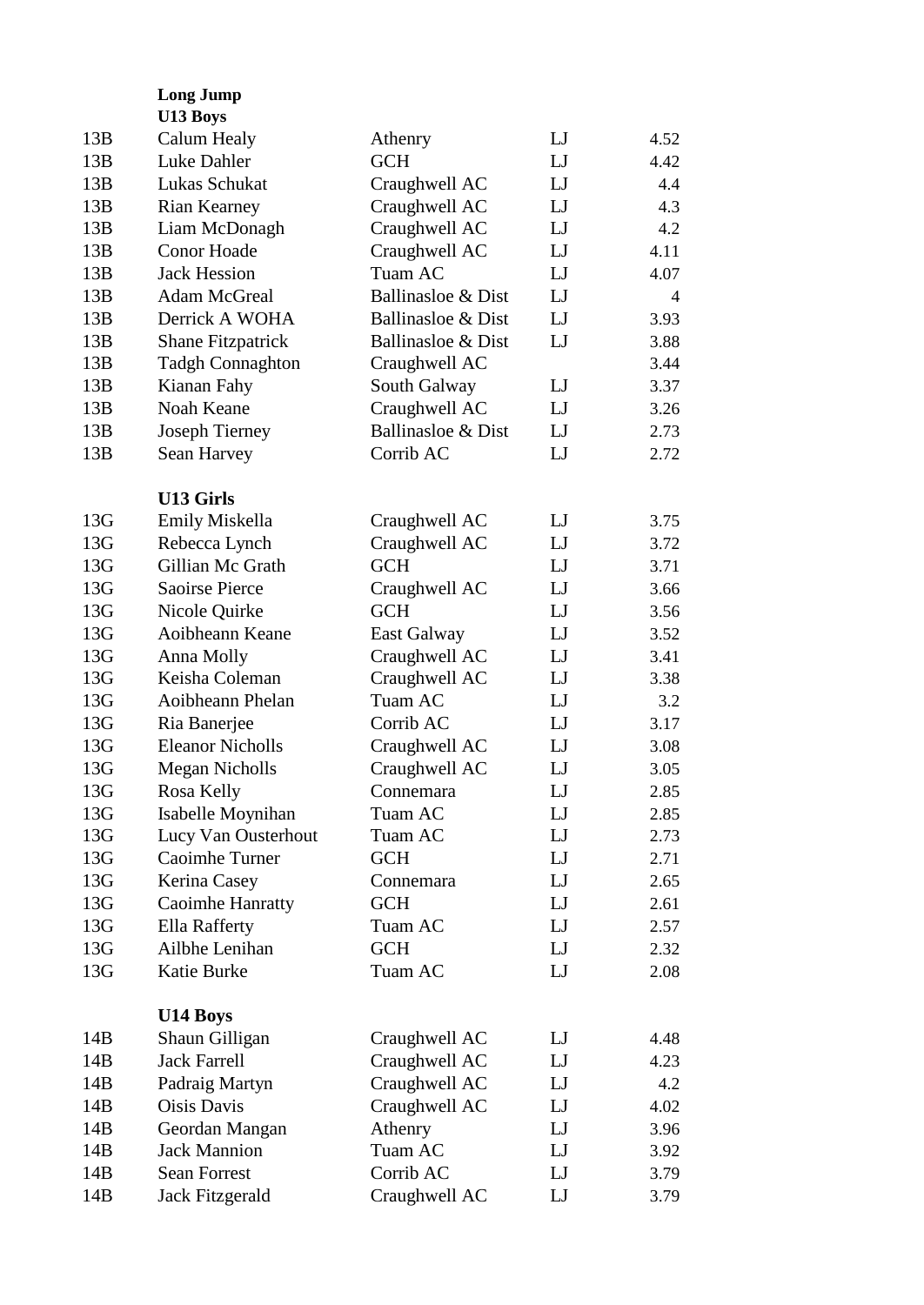| 14B             | Ludhaigh Morgan        | Craughwell AC | LJ | 3.52 |
|-----------------|------------------------|---------------|----|------|
| 14B             | Ciaran Meehan          | Tuam AC       | LJ | 3.52 |
| 14B             | Cian Mullarkey         | Corrib AC     | LJ | 3.27 |
| 14B             | Liam Gaughan           | South Galway  | LJ | 3.1  |
| 14B             | <b>Daniel Malone</b>   | South Galway  | LJ | 2.6  |
|                 |                        |               |    |      |
|                 | <b>U14 Girls</b>       |               |    |      |
| 14G             | <b>Chloe Farragher</b> | Loughrea AC   | LJ | 4.67 |
| 14G             | Saoirse Healey         | Athenry       | LJ | 4.61 |
| 14G             | Aine Kelly             | Craughwell AC | LJ | 4.54 |
| 14G             | Ava Finn               | Craughwell AC | LJ | 4.2  |
| 14G             | Ellie Cronin           | Craughwell AC | LJ | 4.19 |
| 14G             | <b>Orniat Coen</b>     | Loughrea AC   | LJ | 4.18 |
| 14G             | Emma Stewart           | Loughrea AC   | LJ | 4.03 |
| 14G             | <b>Edel Farrelly</b>   | Craughwell AC | LJ | 3.94 |
| 14G             | <b>Aiobhin Farrell</b> | Loughrea AC   | LJ | 3.93 |
| 14G             | Ailisha Larkin         | Loughrea AC   | LJ | 3.78 |
| 14G             | Ciara Hughes           | Craughwell AC | LJ | 3.74 |
|                 | Emma Jane Moran        |               |    |      |
| 14G             |                        | Craughwell AC | LJ | 3.71 |
| 14G             | Jessica Conroy         | Connemara     | LJ | 3.69 |
| 14G             | Paula Crisan           | <b>GCH</b>    | LJ | 3.58 |
| 14G             | <b>Hazel Stratford</b> | Loughrea AC   | LJ | 3.47 |
| 14G             | <b>Toto Daly</b>       | South Galway  | LJ | 3.44 |
| 14G             | Maebh Keogh            | Corrib AC     | LJ | 3.3  |
| 14G             | <b>Gwen Synott</b>     | Corrib AC     | LJ | 3.09 |
| 14G             | Ella Greaney           | Craughwell AC | LJ | 3.04 |
| 14G             | Rececca Derrane        | South Galway  | LJ | 2.96 |
| 14G             | Rebecca Keelan         | Craughwell AC | LJ | 2.86 |
|                 |                        |               |    |      |
|                 | U15 Boys               |               |    |      |
| 15B             | <b>Conor Roberts</b>   | Craughwell AC | LJ | 4.61 |
| 15B             | Yasiru Kiriweldeniyage | Loughrea      | LJ | 4.47 |
| 15B             | Finbarr McFadden       | Craughwell AC | LJ | 3.97 |
| 15B             | <b>Brian Walhs</b>     | Corrib AC     | LJ | 3.91 |
| 15B             | Kyle Moorhead          | Craughwell AC | LJ | 3.86 |
|                 |                        |               |    |      |
|                 | <b>U15 Girls</b>       |               |    |      |
| 15G             | Leanagh Gilligan       | Craughwell AC | LJ | 5.08 |
| 15G             | Zoe Moore              | <b>GCH</b>    | LJ | 4.75 |
| 15 <sub>G</sub> | Freya Bohan            | Craughwell AC | LJ | 4.38 |
| 15 <sub>G</sub> | Ellis Keogh            | Corrib AC     | LJ | 4.08 |
| 15 <sub>G</sub> | Ava Power              | Loughrea AC   | LJ | 3.94 |
| 15G             | Lucy boyle             | Craughwell AC | LJ | 3.91 |
| 15 <sub>G</sub> | Georgia Deely          | Loughrea AC   | LJ | 3.7  |
| 15G             | Shauna Finn            | South Galway  | LJ | 3.69 |
| 15 <sub>G</sub> | Maja Bannerjee         | Corrib AC     | LJ | 3.15 |
| 15 <sub>G</sub> | Georgia Larkin         | South Galway  | LJ | 3.11 |
|                 |                        |               |    |      |
| 15G             | <b>Evelyn Nee</b>      | Connemara     |    | 2.88 |
| 15G             | Sarah finn             | Craughwell AC | LJ | 2.86 |
| 15G             | Lauren Burke           | Tuam AC       | LJ | 2.75 |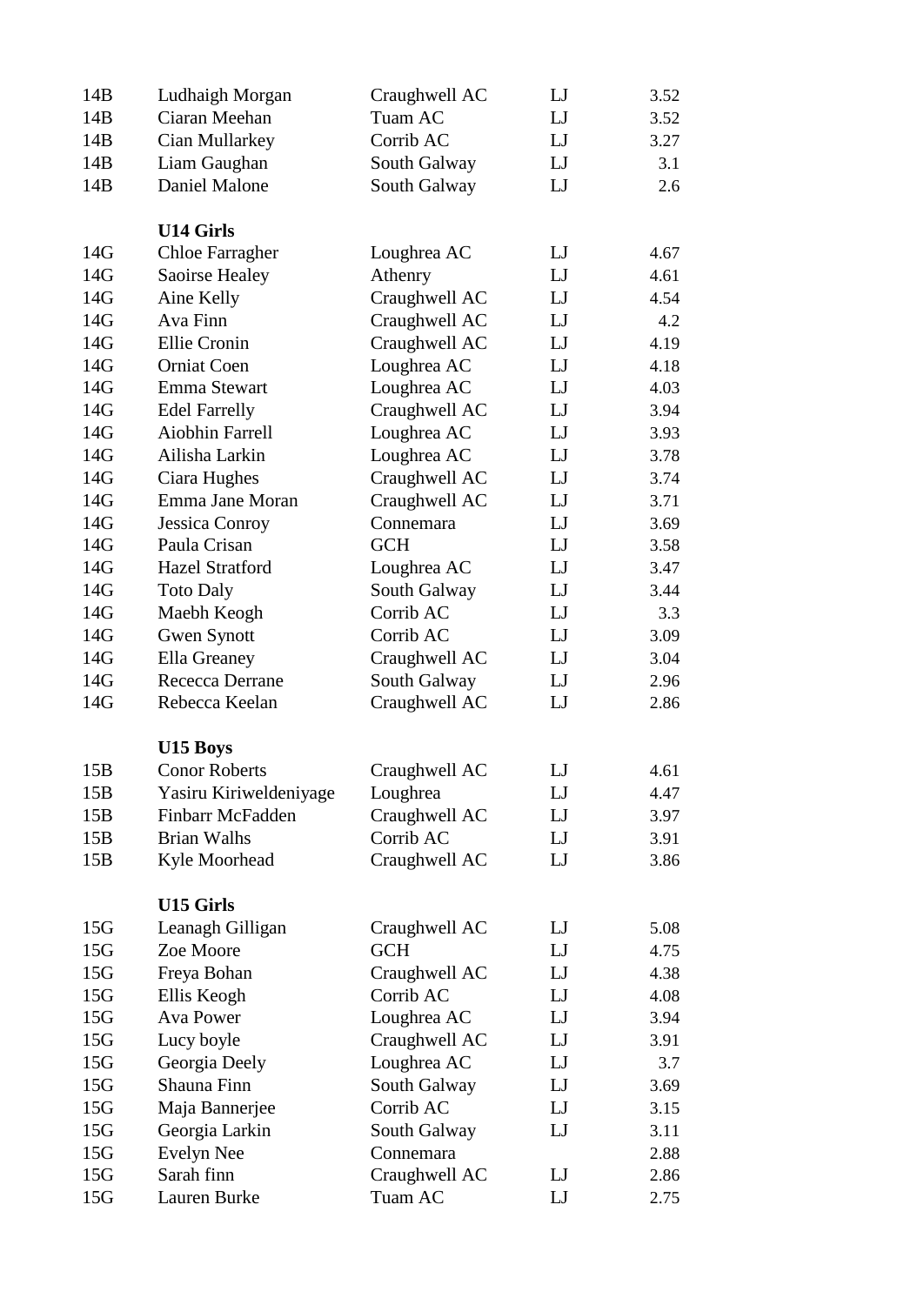| 15G        | <b>Ellen Conroy</b>      | Corrib AC                      | LJ          | 2.71       |
|------------|--------------------------|--------------------------------|-------------|------------|
|            | <b>U16/17 Boys</b>       |                                |             |            |
| 1617B      | Oisin Lyons              | Craughwell AC                  |             | 5.04       |
| 1617B      | Louis Molloy             | Craughwell AC                  | LJ          | 4.94       |
| 1617B      | cian naughton            | Athenry                        | LJ          | 4.41       |
| 1617B      | Shane O Connor           | Loughrea AC                    | LJ          | 3.96       |
|            | <b>U16/17 Girls</b>      |                                |             |            |
| 1617G      | <b>Lorraine Delaney</b>  |                                | $_{\rm LJ}$ | 5.01       |
| 1617G      | Aoife Walsh              | Craughwell AC<br>Craughwell AC | LJ          | 4.77       |
|            |                          |                                |             |            |
| 1617G      | Caoilin Milton           | Craughwell AC                  | LJ          | 4.55       |
| 1617G      | Ciana Reidy              | Craughwell AC                  | LJ          | 4.5        |
| 1617G      | Sarah Gilhooley          | Athenry                        | LI          | 4.34       |
| 1617G      | Shauna Tobin             | Craughwell AC                  | LJ          | 4.07       |
| 1617G      | <b>Emer Meehan</b>       | Tuam AC                        | LJ          | 2.99       |
|            | <b>Junior Men</b>        |                                |             |            |
| 18/19B     | <b>Matthew McKiernan</b> | Craughwell AC                  | $_{\rm LJ}$ | 5.73       |
| 18/19B     | Brendan Lynch            | Loughrea AC                    | LJ          | 5.71       |
| 18/19B     | <b>Ben Garrard</b>       | Craughwell AC                  | LJ          | 5.38       |
| 18/19B     | Patryk Woleniuk          | Athenry                        | $_{\rm LJ}$ | 5.26       |
| 18/19B     | Peadar O Flaherta        | <b>GCH</b>                     | LJ          | 5.13       |
| 18/19B     | <b>Jack Clarke</b>       | <b>GCH</b>                     | LJ          | 4.83       |
|            | <b>Junior Women</b>      |                                |             |            |
| 1819G      | <b>Aisling Keady</b>     | Craughwell AC                  | LJ          | 4.74       |
| Junior     | <b>Katie Stephens</b>    | Craughwell AC                  | LJ          | 4.26       |
| Junior     | Mary Dunphy              | Craughwell AC                  | LJ          | 3.89       |
|            | <b>Senior Women</b>      |                                |             |            |
| SL         | Katie O'Donoghue         | Craughwell AC                  | LJ          | 4.48       |
| SL         | Orla Ryan                | Craughwell AC                  | LJ          | 4.45       |
|            |                          |                                |             |            |
|            | <b>Master Women</b>      |                                |             |            |
| <b>F50</b> | <b>Margaret Higgins</b>  | Corofin                        | LJ          | 3.05       |
|            | <b>Senior Men</b>        |                                |             |            |
| <b>SM</b>  | Henrique Nvokolata       | <b>GCH</b>                     | LJ          | 5.54       |
| <b>SM</b>  | Gavin Cooney             | Craughwell AC                  | LJ          | 4.92       |
| <b>SM</b>  | Owen Boyhan              | <b>GCH</b>                     | LJ          | 3.11       |
|            | <b>Master Men</b>        |                                |             |            |
| M50        | <b>Michael Stapleton</b> | Loughrea AC                    | LJ          | 4.92       |
| M50        | Donie Duggan             | <b>GCH</b>                     | LI          | 4.8        |
| M35        | Martin Curley            | Ennis                          | LJ          | 4.28 Guest |
| M35        | Justin Lane              | Tuam AC                        | LJ          | 4.12       |
| M35        | Kevin O'Dea              | <b>CRH</b>                     | LJ          | 3.03       |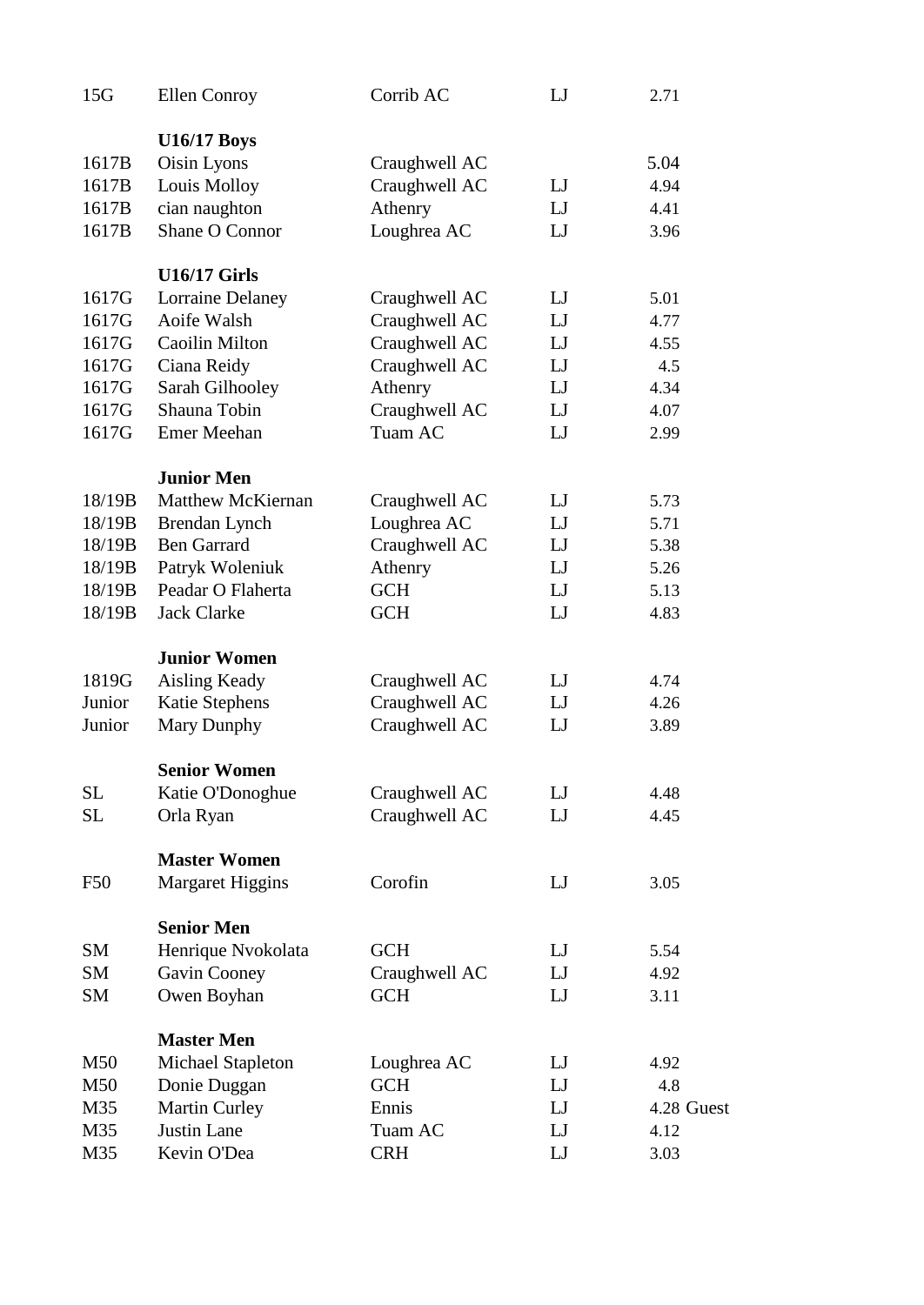|           | <b>Triple Jump</b><br>U15 Boys |               |           |       |  |
|-----------|--------------------------------|---------------|-----------|-------|--|
| 15B       | Eoghan Jennings                | <b>GCH</b>    | <b>TJ</b> | 9.6   |  |
|           | <b>U16/17 Boys</b>             |               |           |       |  |
| 1617B     | <b>Ryan McNeilis</b>           | Athenry       |           | 10.05 |  |
|           | Cian Naughton                  |               |           | 8.91  |  |
|           |                                |               |           |       |  |
|           | <b>U16/17 Girls</b>            |               |           |       |  |
| 1617G     | Laura Cunningham               | Craughwell AC | TJ        | 10.04 |  |
| 1617G     | Caoilin Milton                 |               |           | 9.54  |  |
|           |                                |               |           |       |  |
|           | <b>Junior Men</b>              |               |           |       |  |
| 18/19B    | Brendan Lynch                  | Loughrea AC   | TJ        | 13.18 |  |
| 18/19B    | <b>McKiernan Matthew</b>       | Craughwell AC | TJ        | 12.24 |  |
|           |                                |               |           |       |  |
|           | <b>Junior Women</b>            |               |           |       |  |
|           | <b>Aisling Keady</b>           | Craughwell    |           | 8.86  |  |
|           | <b>Senior Women</b>            |               |           |       |  |
| <b>SL</b> | Sarah Finnegan                 | Craughwell AC | TJ        | 9.92  |  |
|           |                                |               |           |       |  |
|           | <b>Senior Men</b>              |               |           |       |  |
| <b>SM</b> | Gavin Cooney                   | Craughwell AC | TJ        | 10.82 |  |
| <b>SM</b> | Henrique Nvokolata             | <b>GCH</b>    | TJ        | 11.74 |  |
|           |                                |               |           |       |  |
|           | <b>Master Women</b>            |               |           |       |  |
| F50       | <b>Margaret Higgins</b>        | Corofin       | TJ        | 6.15  |  |
|           | <b>Master Men</b>              |               |           |       |  |
|           | Justin Lane                    | Tuam          |           | 8.51  |  |
|           |                                |               |           |       |  |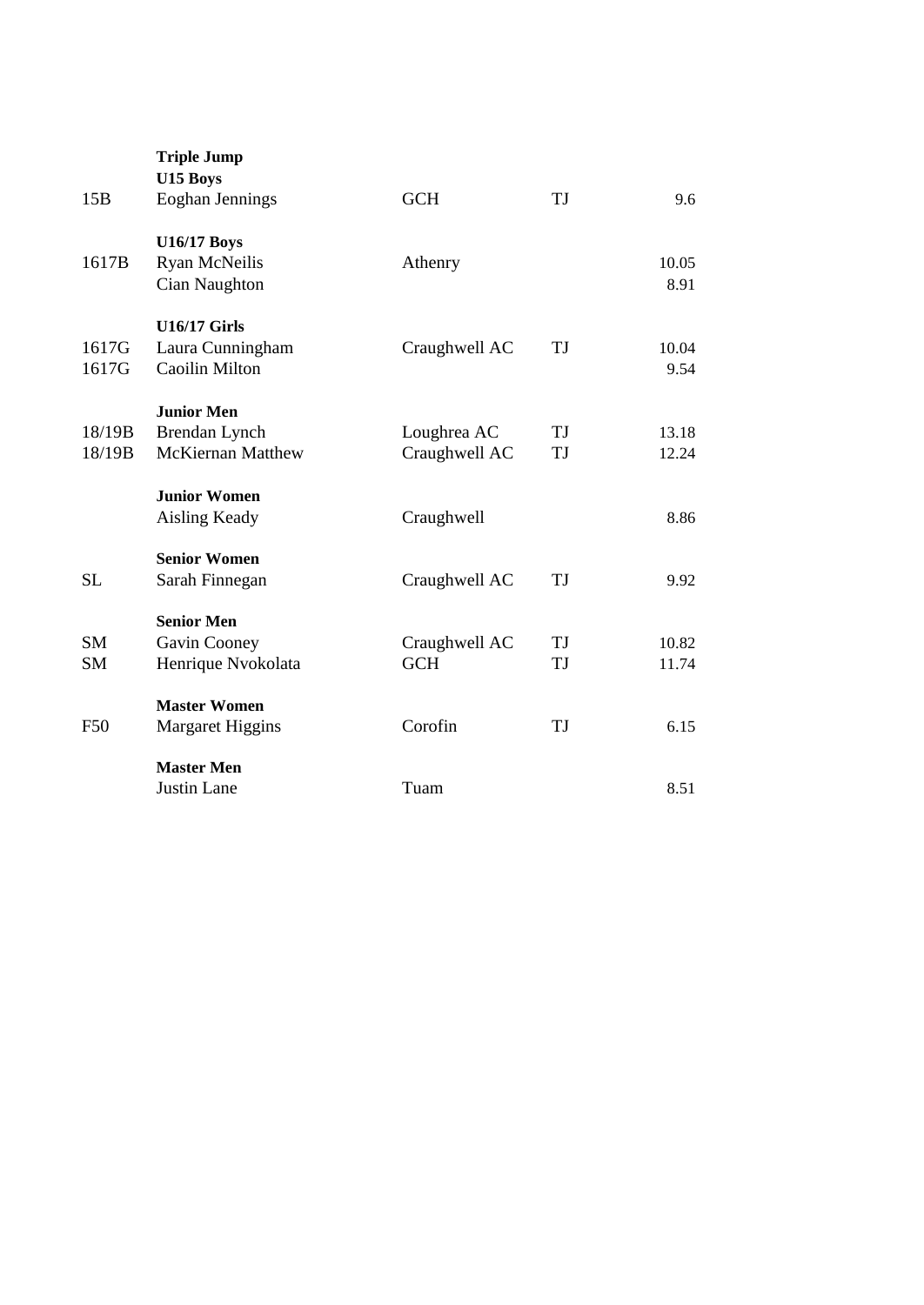|       | <b>Shot Putt</b>                    |               |           |       |
|-------|-------------------------------------|---------------|-----------|-------|
|       | U13 Boys                            |               |           |       |
| 13B   | Oisin Keane                         | Craughwell AC | <b>SP</b> | 8.09  |
| 13B   | Kianan Fahy                         | South Galway  | <b>SP</b> | 7     |
| 13B   | Liam Maddison                       | South Galway  | <b>SP</b> | 4.41  |
|       |                                     |               |           |       |
|       | <b>U13 Girls</b>                    |               |           |       |
|       | Peggy Forde                         | Corrib AC     | <b>SP</b> | 6.88  |
| 13G   | Ella Rafferty                       | Tuam AC       | <b>SP</b> | 6.15  |
| 13G   | <b>Roisin Dalton</b>                | South Galway  | <b>SP</b> | 5.44  |
| 13G   | Aoibheann Phelan                    | Tuam AC       | SP        | 5.06  |
| 13G   | Oliwia Koman                        | Craughwell AC | <b>SP</b> | 4.96  |
| 13G   | <b>Aisling Finn</b>                 | South Galway  | <b>SP</b> | 4.74  |
| 13G   | Leah Farrelly                       | Craughwell AC | <b>SP</b> | 4.4   |
| 13G   | <b>Tara Kelly</b>                   | Craughwell AC | <b>SP</b> | 3.92  |
| 13G   | Katie Burke                         | Tuam AC       | <b>SP</b> | 3.77  |
|       |                                     |               |           |       |
| 14B   | U14 Boys<br><b>Tiernan Conneely</b> | Corrib AC     | <b>SP</b> | 7.18  |
| 14B   | Cian Davis Kine                     | Corrib AC     | <b>SP</b> | 6.87  |
|       | Sean Cahill                         |               |           |       |
| 14B   |                                     | Craughwell AC | <b>SP</b> | 6.5   |
| 14B   | <b>Conor Trehy</b>                  | Craughwell AC | <b>SP</b> | 6.06  |
|       | <b>U14 Girls</b>                    |               |           |       |
| 14G   | Maeve Ford                          | Corrib AC     | <b>SP</b> | 8.72  |
| 14G   | Maebh Keogh                         | Corrib AC     | <b>SP</b> | 7.66  |
| 14G   | Caoimhe Starr                       | Loughrea AC   | <b>SP</b> | 7.11  |
| 14G   | <b>Gwen Synott</b>                  | Corrib AC     | <b>SP</b> | 6.8   |
| 14G   | Rebecca Nee                         | Corrib AC     | <b>SP</b> | 6.67  |
| 14G   | Leah McManus                        | East Galway   |           | 6.06  |
| 14G   | Aoife O'Connor                      | Craughwell AC | <b>SP</b> | 5.7   |
| 14G   | Clodagh Gilligan                    | Tuam AC       |           | 5.67  |
| 14G   | Aoife Kelly                         | Craughwell AC | <b>SP</b> | 5.36  |
| 14G   | Rececca Derrane                     | South Galway  | <b>SP</b> | 4.32  |
|       |                                     |               |           |       |
|       | U15 Boys                            |               |           |       |
| 15B   | <b>Conall Martin</b>                | Tuam AC       | SP        | 6.92  |
| 15B   | <b>Brian Walhs</b>                  | Corrib AC     | SP        | 6.32  |
|       | <b>U15 Girls</b>                    |               |           |       |
| 15G   | <b>Chloe Casey</b>                  | Craughwell AC | SP        | 12.05 |
| 15G   | Martha McBrierty                    | Corrib AC     | SP        | 6.6   |
| 15G   | Georgia Larkin                      | South Galway  | <b>SP</b> | 5.07  |
|       |                                     |               |           |       |
|       | <b>U16/17 Boys</b>                  |               |           |       |
| 1617B | <b>Ryan Mcnelis</b>                 | Athenry       | SP        | 9.99  |
| 1617B | cian naughton                       | Athenry       | SP        | 8.36  |
| 1617B | Oisin Lyons                         | Craughwell    | <b>SP</b> | 8.25  |
| 1617B | <b>Brandon</b> Lee                  | Athenry       | <b>SP</b> | 7.88  |
|       |                                     |               |           |       |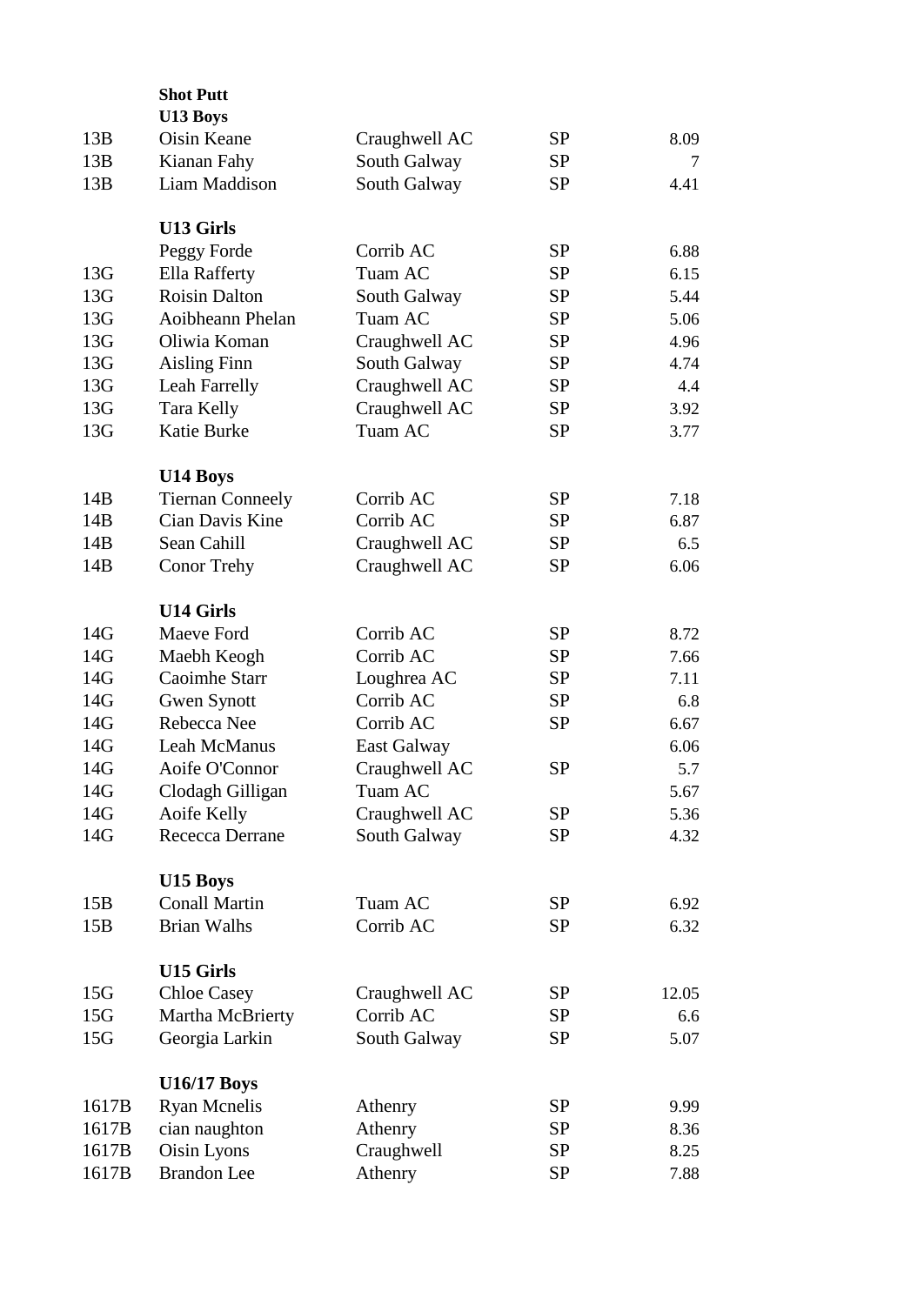|                 | <b>U16/17 Girls</b>     |               |           |       |  |
|-----------------|-------------------------|---------------|-----------|-------|--|
| 1617G           | <b>Elaine Nee</b>       | Connemara     | <b>SP</b> | 9.81  |  |
| 1617G           | Shauna Tobin            | Craughwell AC | <b>SP</b> | 6.54  |  |
|                 | <b>Junior Men</b>       |               |           |       |  |
| 18/19B          | <b>Ben Garrard</b>      | Craughwell AC | <b>SP</b> | 9.52  |  |
|                 | <b>Junior Women</b>     |               |           |       |  |
| 1617G           | Laura Cunningham        | Craughwell AC | <b>SP</b> | 6.97  |  |
| 1819G           | <b>Aisling Keady</b>    | Craughwell AC | <b>SP</b> | 6.47  |  |
| 1617G           | Caoilin Milton          | Craughwell AC | <b>SP</b> | 6.15  |  |
| 1819G           | Ainje Quinn             | Loughrea AC   | <b>SP</b> | 5.8   |  |
|                 | <b>Senior Women</b>     |               |           |       |  |
| <b>SL</b>       | <b>Emily Bruton</b>     | <b>GCH</b>    | <b>SP</b> | 4.64  |  |
| <b>SL</b>       | Sinead Keon             | Loughrea AC   | <b>SP</b> | 4.23  |  |
|                 | <b>Master Women</b>     |               |           |       |  |
| <b>F50</b>      | <b>Margaret Higgins</b> | Corofin       | <b>SP</b> | 6.25  |  |
| F50             | <b>Mary Barrett</b>     | Loughrea AC   | <b>SP</b> |       |  |
|                 | <b>Master Men</b>       |               |           |       |  |
| M <sub>60</sub> | Richard O'Hanlon        | <b>GCH</b>    | <b>SP</b> | 11.14 |  |
| M50             | <b>Cliff Jennings</b>   | <b>GCH</b>    | <b>SP</b> | 10.15 |  |
| M65             | <b>Thomas Farragher</b> | Corofin       | <b>SP</b> | 9.95  |  |
| M35             | <b>Iain Shaw</b>        | Athenry       |           | 8.75  |  |
| M35             | <b>Justin Lane</b>      | Tuam AC       | <b>SP</b> | 7.16  |  |
| M35             | <b>Conal Burke</b>      | Tuam AC       | <b>SP</b> | 6.18  |  |
| M35             | Kevin O'Dea             | <b>CRH</b>    | <b>SP</b> | 4.61  |  |
| M35             | Eamonn Hornibrook       | <b>GCH</b>    | <b>SP</b> |       |  |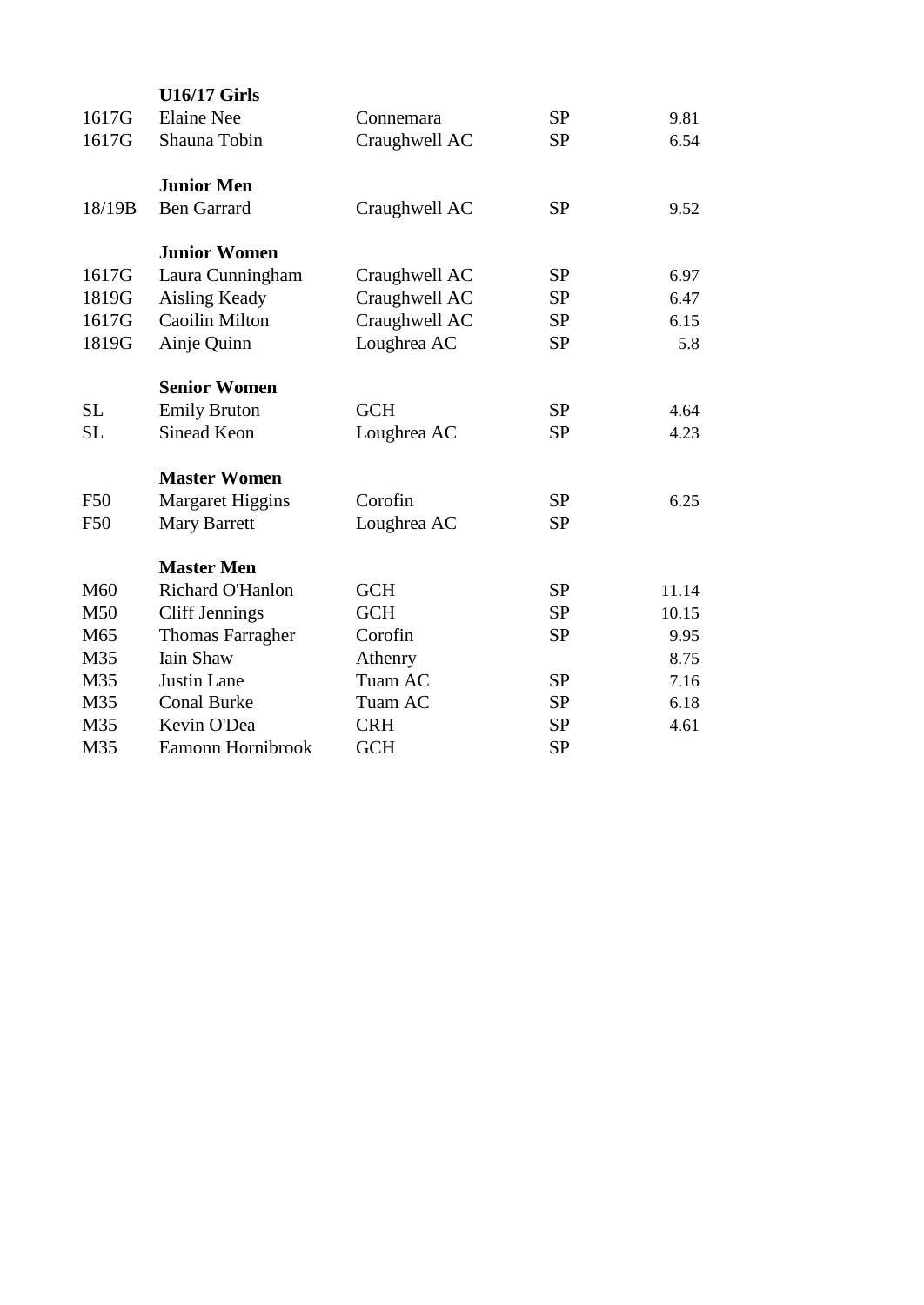|       | <b>Javelin</b><br>U13 Boys |               |     |       |  |
|-------|----------------------------|---------------|-----|-------|--|
| 13B   | Liam McDonagh              | Craughwell AC | Jav | 28.02 |  |
| 13B   | Oisin Keane                | Craughwell AC | Jav | 27.32 |  |
| 13B   | Robert Urquhart            | Craughwell AC | Jav | 27.09 |  |
| 13B   | <b>Rian Kearney</b>        | Craughwell AC | Jav | 19.7  |  |
| 13B   | <b>Matthew O Connor</b>    | South Galway  | Jav | 19.11 |  |
|       |                            |               |     |       |  |
|       | <b>U13 Girls</b>           |               |     |       |  |
| 13G   | Rebecca Lynch              | Craughwell AC | Jav | 14.85 |  |
| 13G   | Leah Farrelly              | Craughwell AC | Jav | 11.6  |  |
| 13G   | Tara Kelly                 | Craughwell AC | Jav | 7.67  |  |
| 13G   | Ella Rafferty              |               | Jav | 7.19  |  |
| 13G   | Katie Burke                | Tuam AC       | Jav | 6.96  |  |
| 13G   | Lucy Van Ousterhout        | Tuam AC       | Jav | 6.58  |  |
|       |                            |               |     |       |  |
|       | U14 Boys                   |               |     |       |  |
| 14B   | Conor Trehy                | Craughwell AC | Jav | 22.32 |  |
| 14B   | Sean Cahill                | Craughwell AC | Jav | 20.37 |  |
| 14B   | James Furey                | Craughwell AC | Jav | 18.8  |  |
| 14B   | Pascal Walsh               | Craughwell AC | Jav | 16.54 |  |
|       |                            |               |     |       |  |
|       | <b>U14 Girls</b>           |               |     |       |  |
| 14G   | Lauren McNally             | Craughwell AC | Jav | 22.24 |  |
| 14G   | <b>Orniat Coen</b>         | Loughrea AC   | Jav | 14.04 |  |
| 14G   | <b>Edel Farrelly</b>       | Craughwell AC | Jav | 11.79 |  |
| 14G   | Aoife O'Connor             | Craughwell AC | Jav | 11.45 |  |
| 14G   | Aoife Kelly                | Craughwell AC | Jav | 10.71 |  |
| 14G   | Rececca Derrane            | South Galway  | Jav | 7.11  |  |
|       |                            |               |     |       |  |
|       | U15 Boys                   |               |     |       |  |
| 15B   | Eli Sheedy                 | South Galway  | Jav | 13.29 |  |
| 15B   | <b>Conall Martin</b>       | Tuam AC       | Jav | 9.36  |  |
|       |                            |               |     |       |  |
|       | U15 Girls                  |               |     |       |  |
| 15G   | <b>Emer Donnellnan</b>     | Loughrea AC   | Jav | 8.34  |  |
| 15G   | Lauren Burke               | Tuam AC       | Jav | 7.95  |  |
| 15G   | Karen Ward                 | East Galway   | Jav | 7.83  |  |
|       |                            |               |     |       |  |
|       | <b>U16/17 Boys</b>         |               |     |       |  |
|       | <b>Ryan McNeilis</b>       | Athenry       | Jav | 24.86 |  |
| 1617B | cian naughton              | Athenry       | Jav | 24.11 |  |